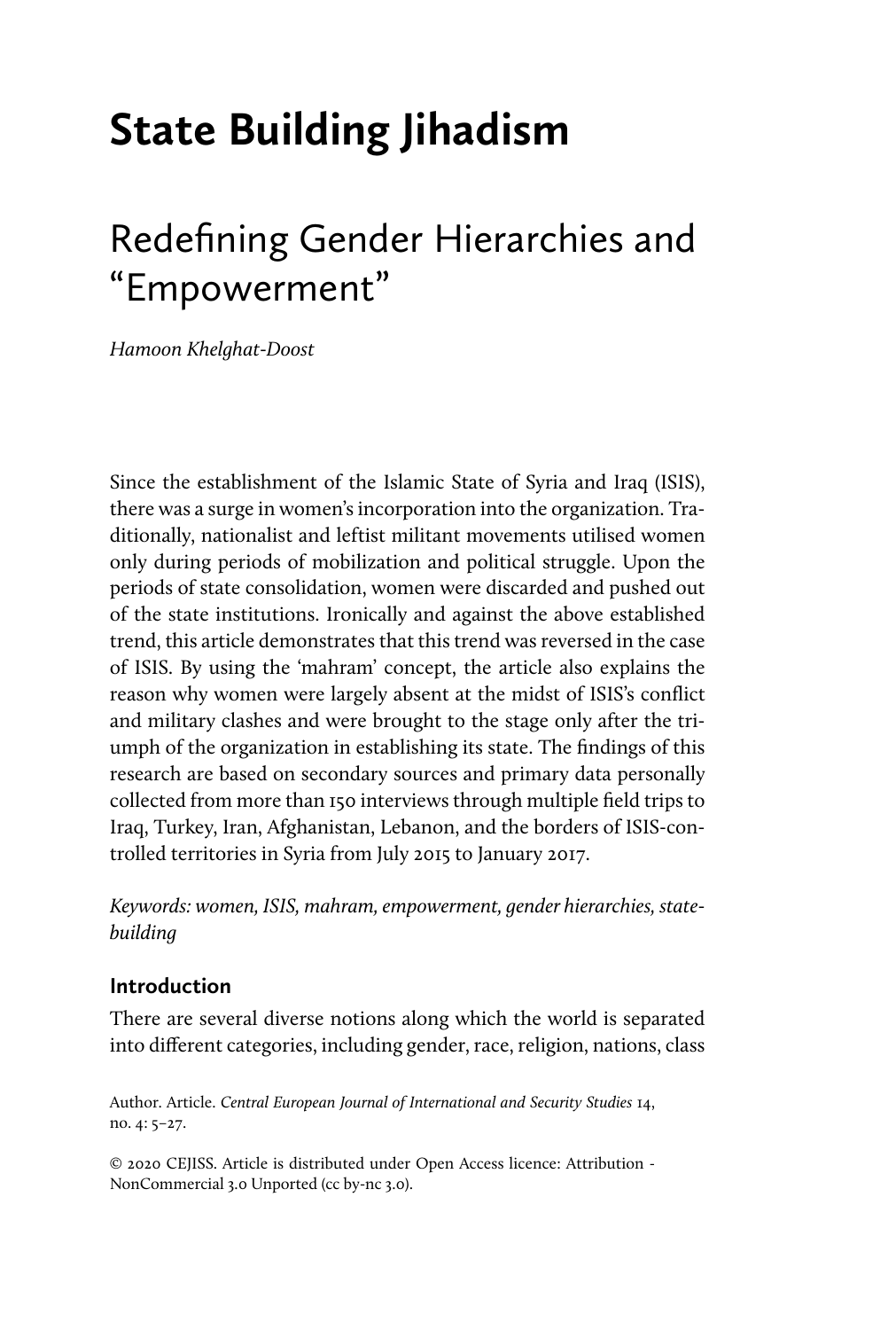or political ideologies. Gender relations and the position of women in society and the labour force has been always a topic of serious discussions among scholars in different academic fields. In both their personal and professional lives, men and women are associated in close, collaborative relationships. Simultaneously, men have traditionally greater access to societal power than women do<sup>1</sup>. As the most basic and predominant classification in social life throughout the world<sup>2</sup>, gender hierarchies and the position of women also play an important role in the global labour force, which has traditionally been a patriarchal domain that many women have found unreceptive or even hostile<sup>3</sup>.

The current trend in global labour force employment clearly demonstrates a discriminatory pattern in favour of men. In 2017, the male employment-to-population ratio was 72.2 percent, while the ratio for women was only 47.1 percent<sup>4</sup>. Although it is argued that a significant number of women are involved in informal employment as they often have less legal and social support, the overall employment gender gap continues to grow in favour of men. In line with the global discriminative employment trend, women's employment rate in most of the Islamic countries – especially those in the Middle East and North Africa – is even more disappointing. The repercussions of social restrictions are readily observable in the lower number of Muslim women who are employed in the labour force in comparison to other countries and regions around the world. The 2017 World Bank's World Development Indicators clearly demonstrate that the level of women's employment in the labour force across countries in the Middle East and North Africa (MENA) is 25 percent below the global average<sup>5</sup>.

In line with social restrictions, the orthodox interpretations of Islamic jurisprudence also put restrictions on different other aspects of women's engagement in social affairs, including incorporation into militant organizations<sup>6</sup>. Traditional Islamic sources emphasize the importance of women's roles as mothers, sisters, daughters, and wives of Muslim men at war<sup>7</sup>. However, against the current women's employment trends in most Islamic countries and contrary to the negative perspective of the Islamic jurisprudence on women's recruitment in militant organizations, there was an increase in the number of women incorporated into ISIS in both numbers and roles.

Since the escalation of crises in Syria and Iraq in 2013, and with the growth of new jihadi organizations such as the Islamic State of Iraq and Syria (ISIS), Jabhat Fateh al-Sham and, Jaish al-Fatah, there was

*CEJISS 4/2020*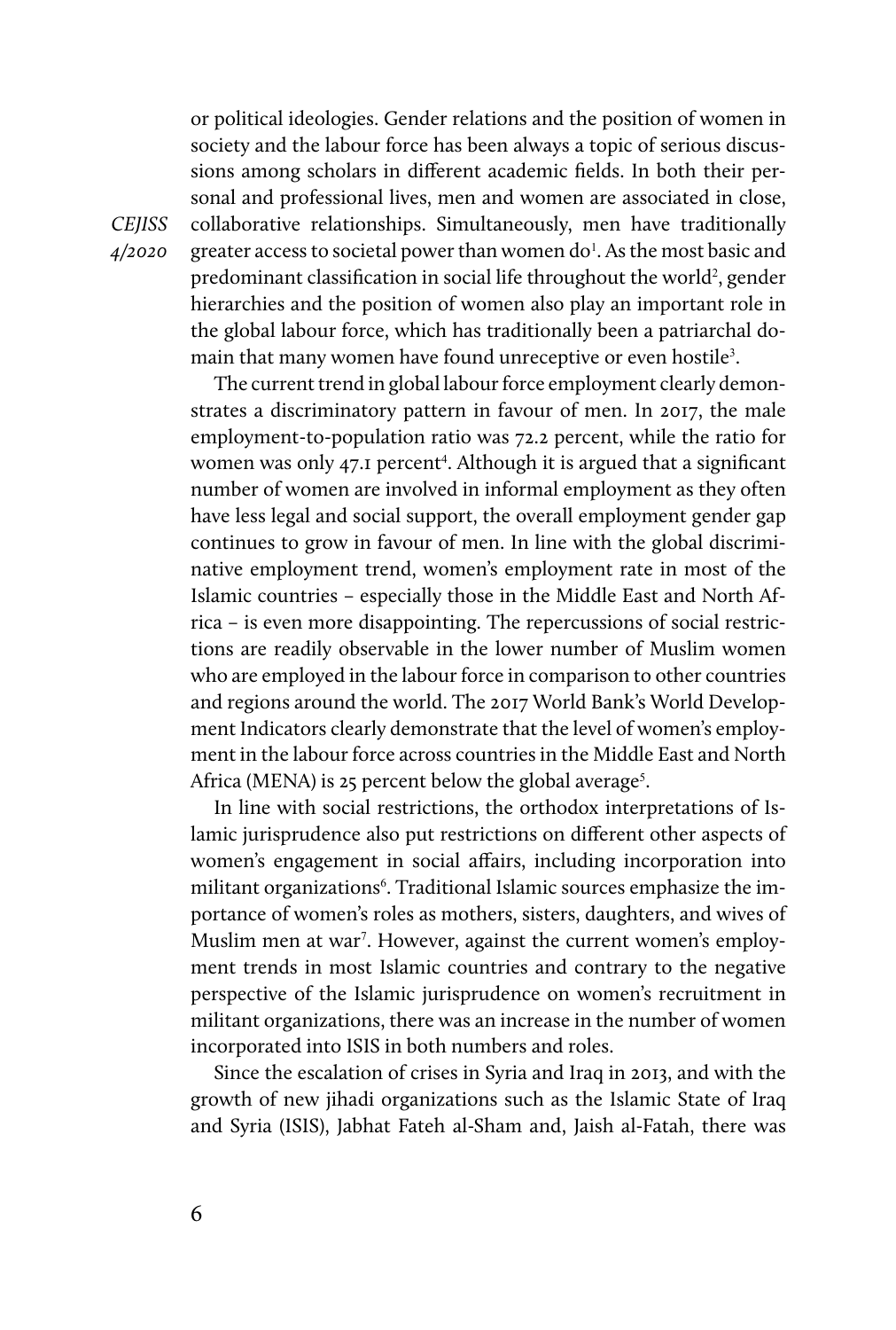a new wave of women being incorporated into such jihadi groups. It is reported that more than ten percent of all Western members of ISIS were women $^8$ . More than 750 women from various countries in the EU have also joined jihadi groups in Syria and Iraq including 150 Germans and 200 French<sup>9</sup>. The same growth in women joining groups such as ISIS was evident in the case of non-European female nationals including 700 Tunisians and more than 500 Moroccans <sup>10</sup> <sup>11</sup>.

Focusing on the high rate of women's incorporation into ISIS as a manifestation of women's gender hierarchy ("empowerment"), this paper therefore aims to find answers for the reasons behind high rate of women's incorporation into ISIS ("empowerment") – both in numbers and roles despite the group's conservative ideology – while putting forward an explanation as to why such inclusion runs contrary to the incorporation trend of women in nationalist and leftist militant movements (disempowerment).

#### **Methodology**

The research was executed in qualitative form by using the phenomenological approach and through conducting in-depth semi-structured interviews<sup>12</sup>. The questions were designed to develop a complete, accurate, clear and articulated description and understanding of the roles and positions of women in ISIS by using the respondent's own knowledge and/or feelings. The interview questions covered a range of open-ended questions depending on the respondents' backgrounds. The participants covered a wide range of individuals including ex-ISIS members, ISIS supporters, scholars, government and security officials, refugees, internally displaced people and journalists. The interview questions were used as the baseline of further discussions with the correspondents. Upon receiving ethical approval from relevant authorities, three rounds of field trips were made to conduct these interviews from July 2015 to January 2017. More than 150 interviews were conducted with the subjects in Iraq, Turkey, Iran, Afghanistan, Lebanon, and the borders of then ISIS-controlled territories in Syria. In addition to in-person interviews, five interviews were also conducted over the phone with three Syrian and Iraqi Arab females and two Syrian and Iraqi Arab males (age between 26 to 39) who were still living in ISISruled territories in Syria and Iraq.

The interviews were conducted to examine how the position of women in the ideology of ISIS was framed and the main reasons for the *Hamoon Khelghat-Doost*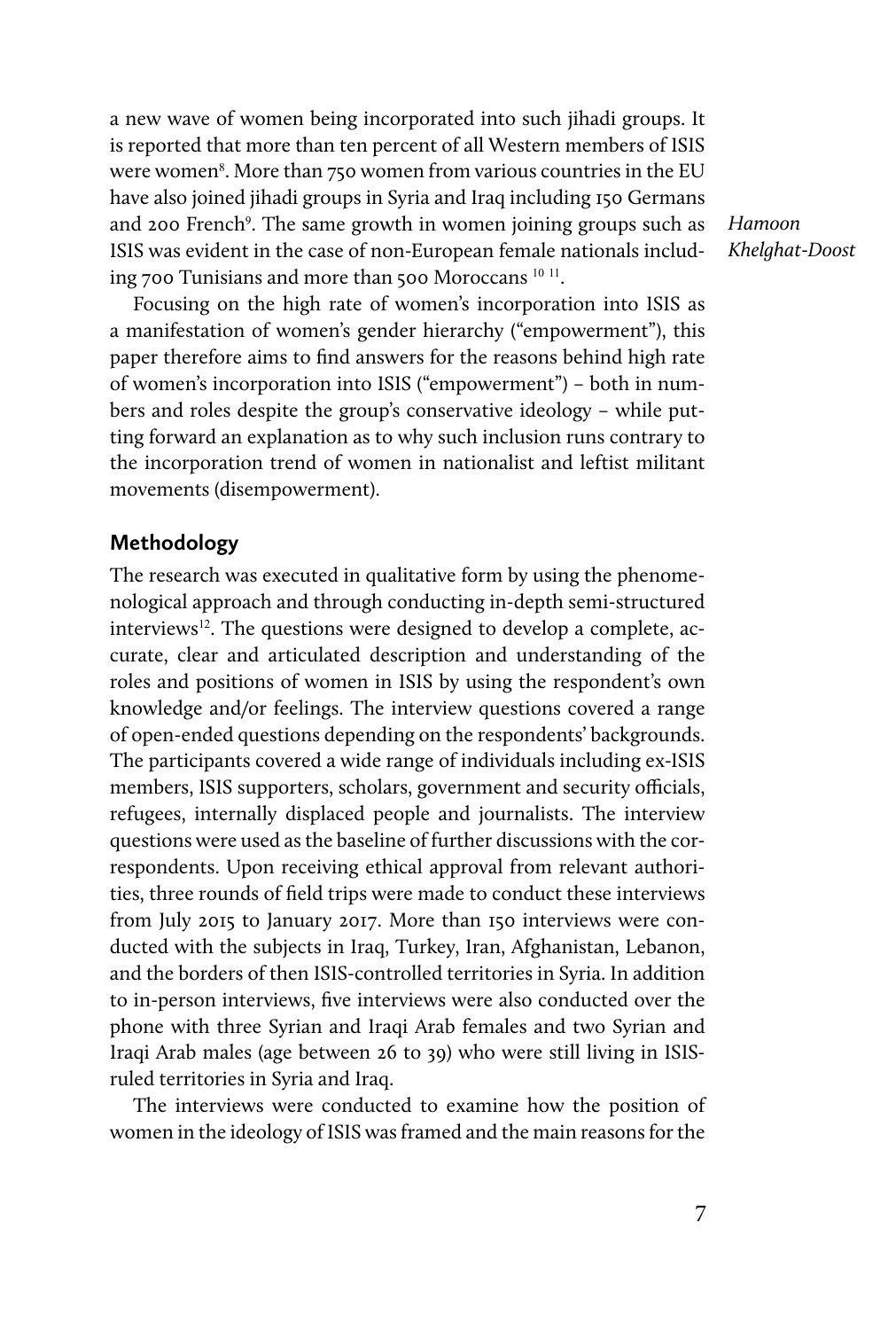incorporation of women in the organization. The methods by which ISIS incorporated women were also investigated in these interviews. Due to the nature of this research, accessibility to data was in itself a challenge. Direct access to jihadi organizations and their members was both legally and practically difficult. To overcome this challenge, I interviewed people with sufficient knowledge about ISIS by using proxy respondents for collecting the needed data for this research. These proxy respondents included ISIS defectors, ISIS supporters, refugees and eyewitnesses who have experienced living in territories run by jihadi organizations in Syria, Iraq, and Afghanistan.

# **State building and change in gender hierarchies**

The rise of ISIS has certainly changed the definition of jihadi organizations and their gender hierarchies. Initially the operative extension of Al-Qaeda in Iraq with *salafi* thoughts, ISIS stunned the world by declaring the establishment of its Caliphate in 2014 in an immense geographic area within Iraqi and Syrian terrains. Contrasting most other jihadi groups such as Al-Qaeda with a vague idea about establishing and administrating a caliphate, ISIS had clearly set its objective to establish a new society, governed by a strict interpretation of sharia law in practice<sup>13</sup>. Hence, a group such as ISIS should not be studied as a mere militant organization, but a group in control of a functioning caliphate. This approach of ISIS towards state building was resulted in migration and incorporation of thousands of women from around the world in its vision society $14$ .

The state building project of ISIS shared similarities with the process of nation and state building in several other places in the world. Armed conflicts have been always an important phenomenon of studying state building. Just like external wars, internal conflicts -such as the Syrian civil war- can, under certain circumstances, promote state building.15 It is important to take note that there is no single pathway to state building. It is argued that several states were 'built in unremitting blood and fire, others as fractious collections of elites, and others as stable but tacit deals between political forces'.16 ISIS's caliphate building process certainly falls into the violent path towards establishing a state.

Creating a state has been a central point of violent competition among different sectors of a society through the course of history<sup>17</sup>. This has been intensified in the aftermath of World War II where the most struggles in the world have been due to nation-building efforts<sup>18</sup>.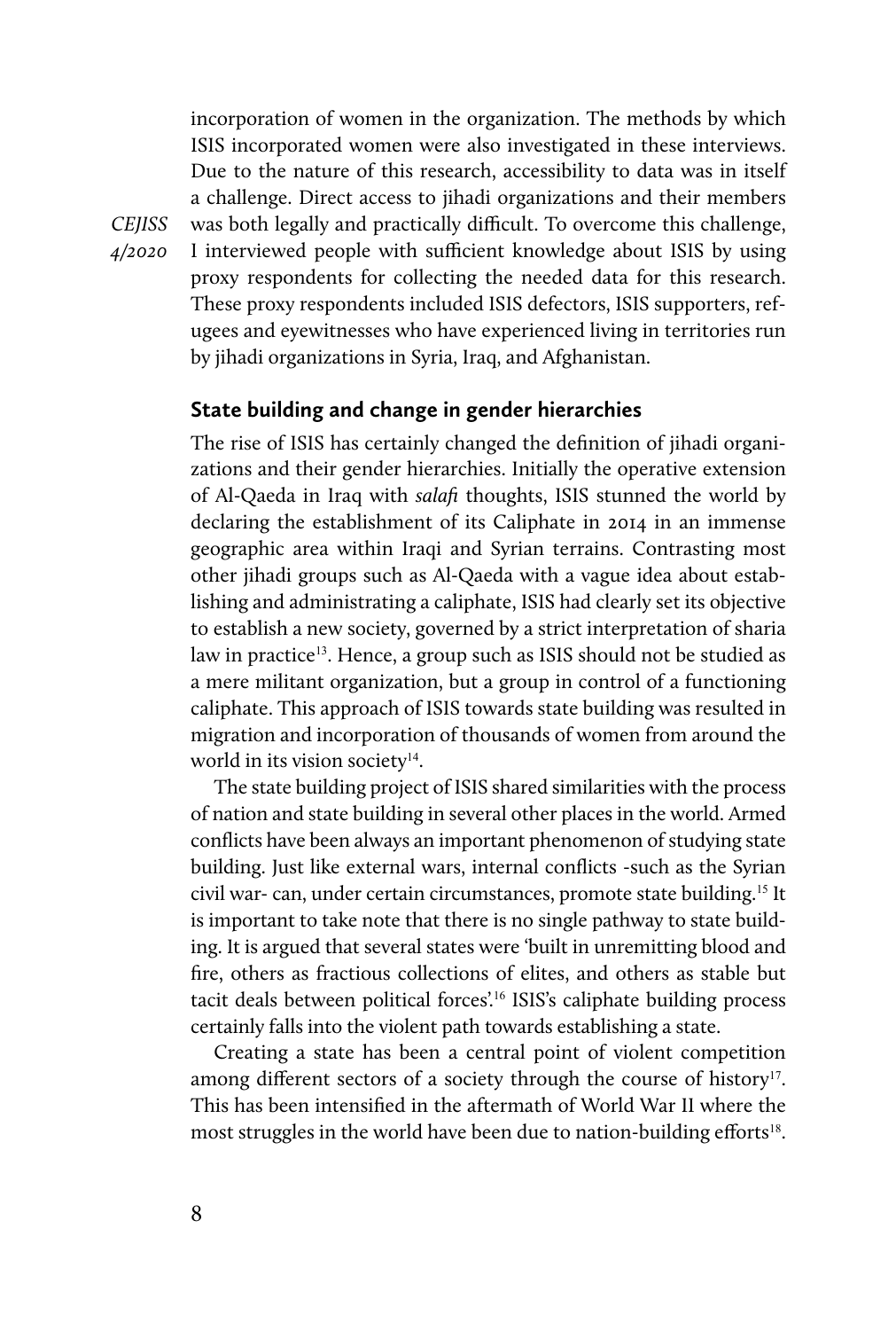Violence therefore has been a key component to the process of state building. In this case, militancy plays a vital role not only in 'defending the nation-state, but also in arbitrating criteria for membership (citizenship) in the nation'.19 This is evident in the case of countries in which military (national) service is mandatory for its citizens including Singapore, Iran, Denmark or Turkey. In cases such as Israel, this mandatory military (national) service is compulsory for both men and women with no discrimination<sup>20</sup>.

Charles Tilly's statement of war makes state and states make war is certainly the most popular notion in the current literature for explaining the relationship between military conflicts (i.e. war) and the process of state building. His argument is based on three components of centralized control over territory, development of the state apparatus, and process of civilianization $21$ . Based on this argument, state building would occur when 'violent specialists and elites consolidate security and thereby provide the first and most important public good: the control over the use of force'.<sup>22</sup>

Based on the above argument on the link between armed conflicts and the process of state building, and specific to this article, women's active contribution to the process of state building through militant groups is evident (although less publicized) throughout modern history<sup>23</sup>. Women have been an important part of national revolutionary movements in conflicts in El Salvador, Nicaragua, Libya, Eritrea, Vietnam, and Yugoslavia<sup>24</sup>.

Together with that, there exists a link between gender hierarchies and violent conflicts<sup>25</sup>. Societies are often in need of a major catalyst like war or conflict—to shake up the social and political orders<sup>26</sup>. For instance, with the beginning of the First Indochina War against the French, the Communist-oriented Vietnamese nationalists rebelled against dominant Confucian values (favouring women's domestic roles as good mothers and wives) by recruiting a huge number of women to mobilize more fighters against the enemy<sup>27</sup>. The emphasis on women's participation in military affairs provided the Vietnamese national movement, with a large number of women leaving their traditional domestic roles as mothers and wives and entering the fighting force to pursue the state building cause. Between one third to half of the Viet Cong troops were made up of women including regimental commanders<sup>28</sup>. During the Vietnam War, a female commander, Thi Dinh, was the deputy commander of the entire Vietcong troops fighting against

*State Building Jihadism: Gender and "Empowerment"*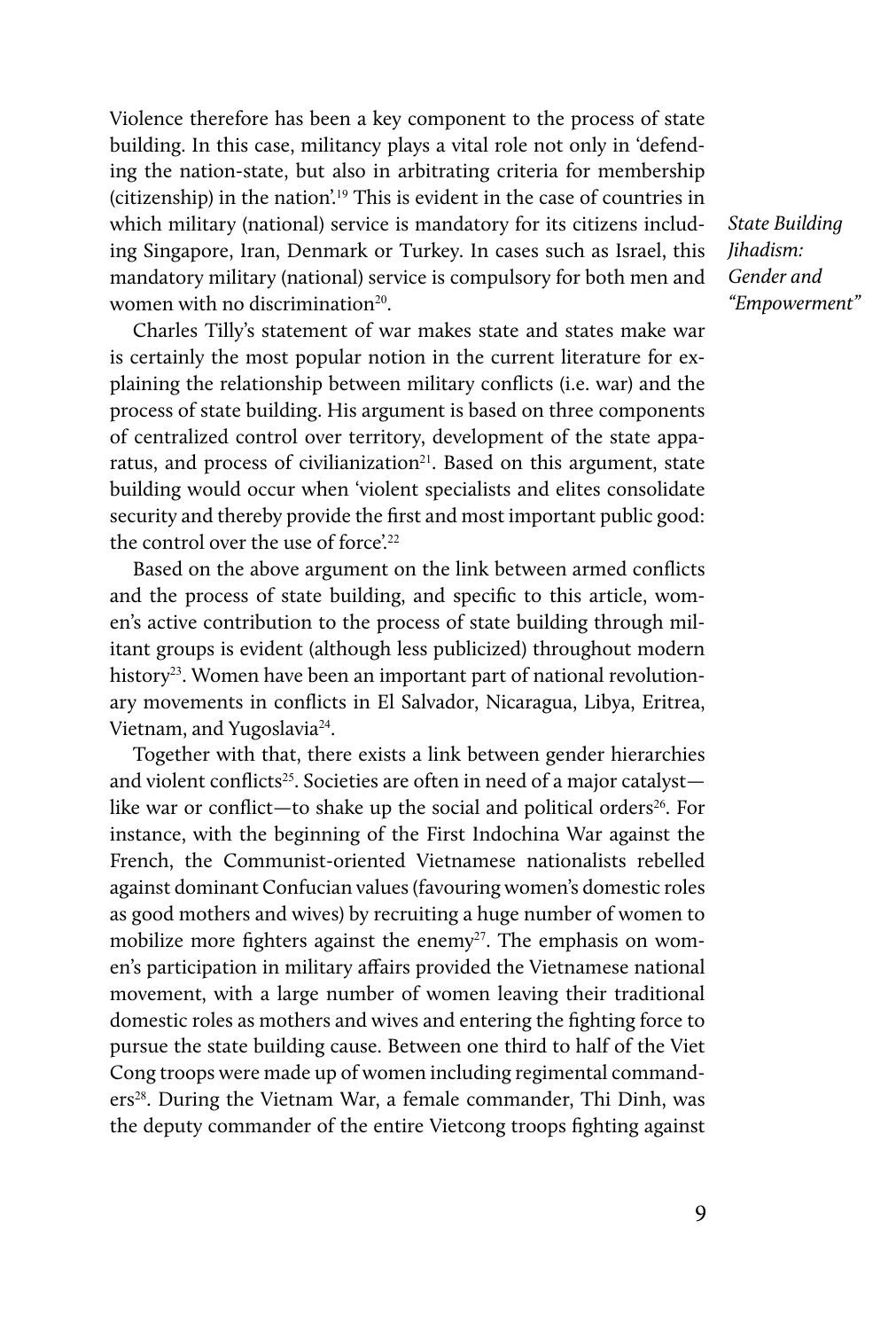South Vietnamese. The Viet Cong troops were also consisted of few all-women platoons with duties including reconnaissance, communications, commando operations and nursing.<sup>29</sup>

*CEJISS 4/2020* 

Women in these platoons were trained in using different types of weapons, hand grenades, planting landmines, and even assassinating enemy key figures. It is reported that several female Viet Cong special commandos were effectively involved in one of the most famous operations against American forces in February 1969, in which 38 US army officers were killed in Cu Chi Airbase and all their Ch-47 Chinook helicopters were destroyed by these commandos. The same pattern of women's participation in military affairs is evident in several other anti-colonial liberation movements including the Zimbabwe African National Liberation Army. It is estimated that by 1979, nearly 7,500 of the 20,000 members of the Zimbabwe Liberation Army were female combatants and they were involved in several combat ranks including commanding female brigades and direct combat engagement with the enemies<sup>30, 31</sup>.

By gathering cross-national data from 1900 to 2015, Webster et al. established a link between armed conflict and gender power imbalances within society. They concluded that 'warfare can disrupt social institutions and lead to an increase in women's empowerment via mechanisms related to role shifts across society and political shifts catalysed by war'.<sup>32</sup> However, even though warfare changes gender hierarchies and increases women's empowerment, in all the above mentioned cases, it is evident that the nationalist or leftist movements have utilized women only during periods of mobilization and political struggle. Upon the periods of state consolidation, women were discarded and pushed out of the state institutions<sup>33</sup>. In other words, women were "disempowered" in the aftermath of establishing new states. In her study of national symbolism in constructing gender, Karima Omar has also identified the same trend of changes in gender hierarchies through women's empowerment (during the struggle) and disempowerment (after the triumph of the struggle) in cases of the Vietnamese and Nicaraguan nationalist struggles. The main reason for women to be pushed aside upon the triumph of the military campaign is argued to be due to the fact that their elevated status during times of conflict does not comply with the conventional and traditional gender roles that consistently re-emerge after nationalist wars $34$ .

Ironically and against the above established trend, the following section of this article demonstrates that this trend is opposite in the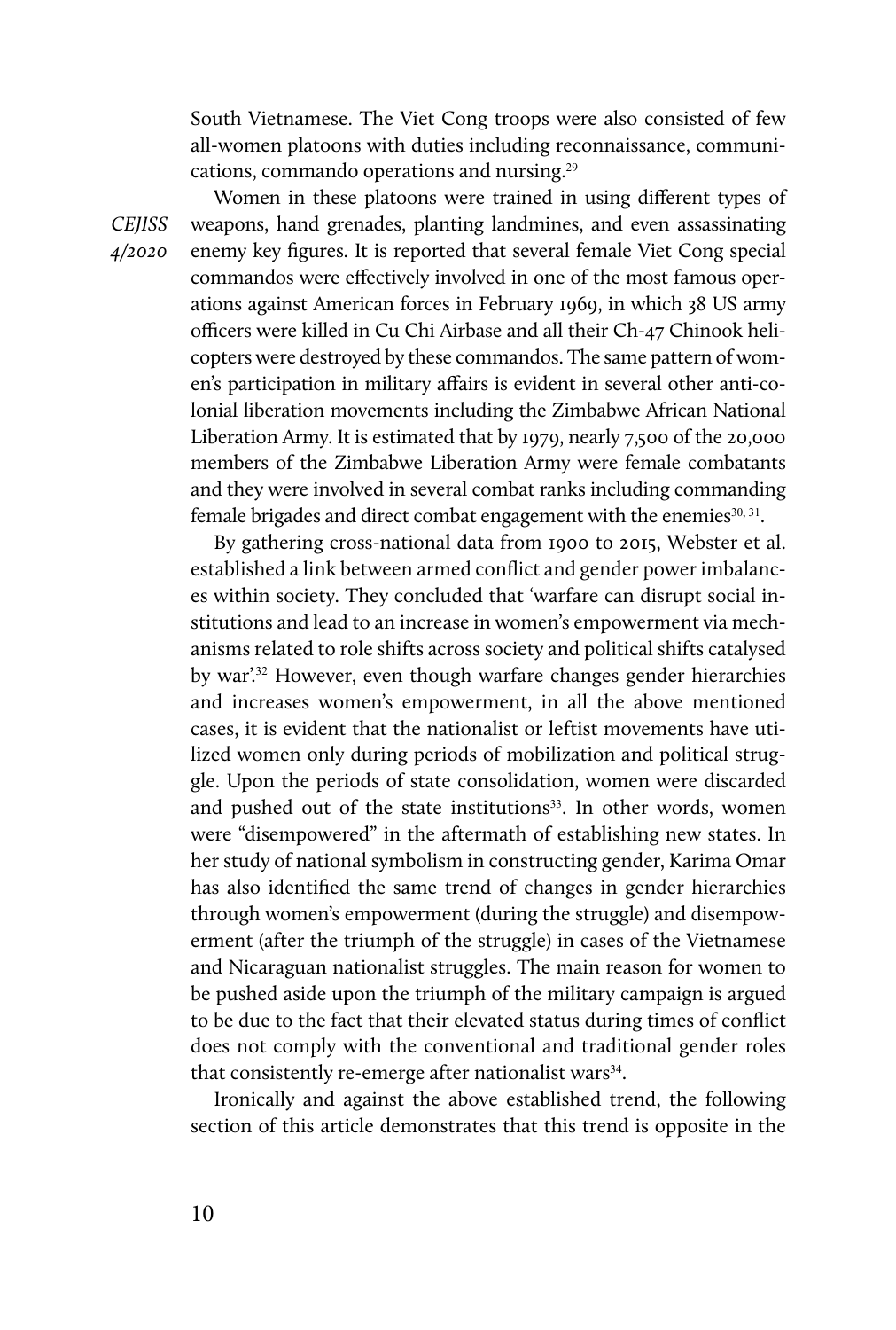case of ISIS. Women were largely absent (disempowered) at the midst of conflict and military clashes and were "empowered" and brought to the stage only after the triumph of ISIS in establishing its state.

#### **Women, ISIS and the state building project**

*Hamoon Khelghat-Doost*

While women are integrated by few jihadi organizations such as Al-Qaeda and several other smaller groups in Pakistan, Palestine and Iraq, their number remains low compared to those of their male counterparts. Women are mostly integrated in these organizations as suicide bombers which is pre-eminently, a tactical tool than an expression of a longterm strategy. The female dress code in many Muslim societies provides a tactical advantage for jihadi organizations to conceal explosive and weapons they may need for their operations. Several female suicide bombers could pass security checkpoints and successfully conduct their operations due to this tactical advantage – especially as security forces in many Muslim countries are largely male dominant and thus unable to perform proper body search on women due to religious and cultural restrictions<sup>35</sup>. However, due to strong religious and cultural negative sentiments against the use of women in violent operations, even this tactical advantage has not resulted in extensive use of women in combat roles.

Apart from suicide bombing, women also perform other duties in jihadi organizations. These non-combat roles involve supporting duties and are believed, by jihadi organizations, to be a closer match to the peaceful and non-violent nature of women while helping the groups attain their objectives. Some of these roles include distributing messages, recruiting new members, fundraising, translating, etc. However, the common characteristics among these roles is that they do not require them to mix with the opposite sex in the public sphere.

The reason for women's lower integration into jihadi groups (disempowerment) is rooted in the principles of *mahram* and sexual purity. Based on these conservative principles of gender hierarchies, a Muslim woman should always be accompanied by a male *mahram* (either her husband or a relative in the prohibited degree of marriage) in public<sup>36</sup>. Due to the nature of war zones, women would unavoidably find themselves in the illicit company of non-*mahram* males, therefore, to avoid such seemingly sinful circumstances, jihadi groups initially barred women's involvement in jihadi activities. This is the main factor which makes jihadi organizations different from other non-jihadi militant organizations in incorporating women for militant activities.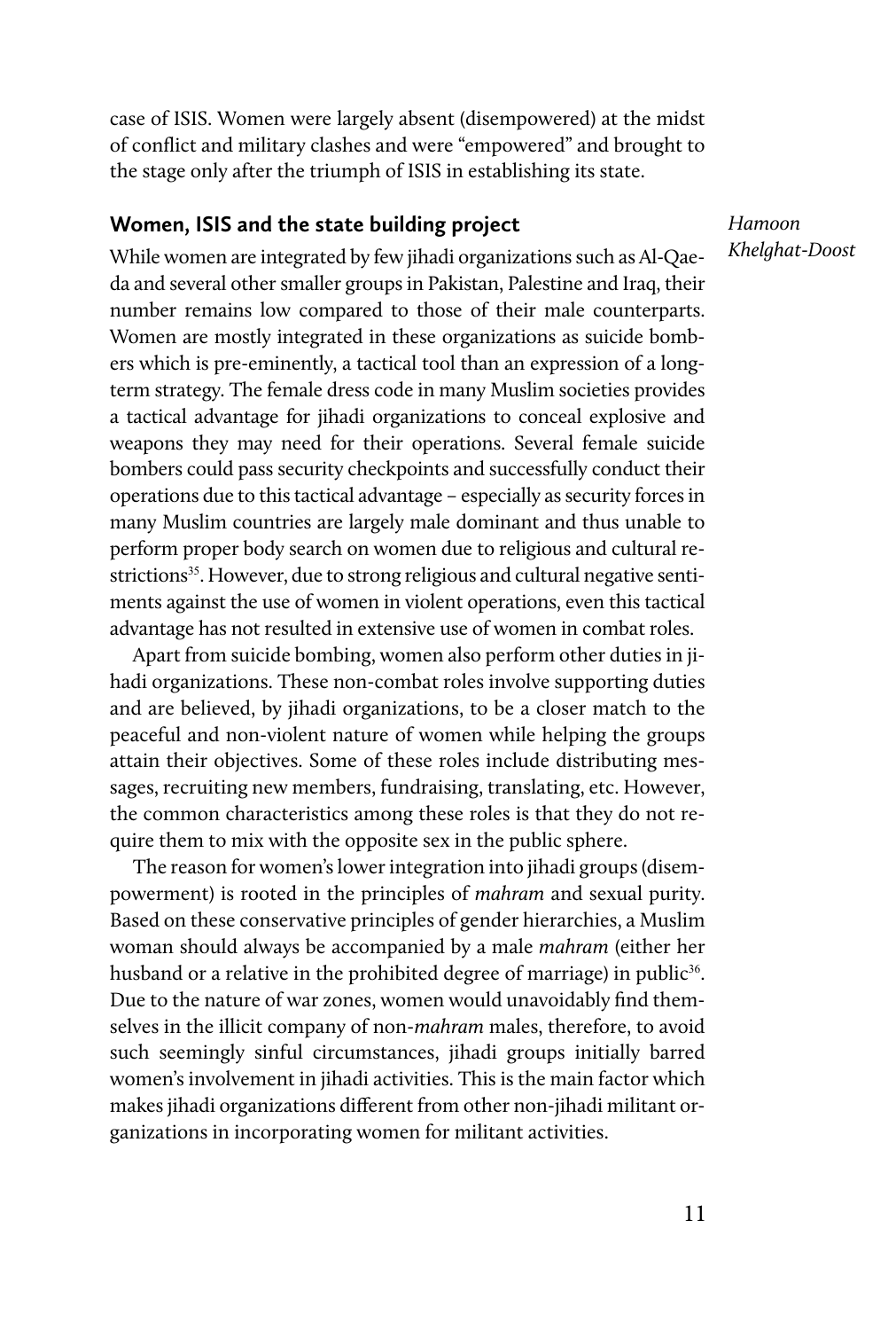Emphasizing women's sexual purity through the concept of *mahram*, shapes the ideological view of these organizations towards women and causes these groups to find themselves in a constant clash against 'a world characterized by sexual disorder, one in which females are seen as encroaching on the male domain'<sup>37</sup> As a response, jihadi organizations stress the domestic roles of women in jihad, which included being virtuous wives to male jihadists and good mothers to the next generation of jihadists.

Contrary to the abovementioned classical approach of jihadi groups towards women's position in jihad ISIS practically incorporated a large number of women in its organizational structure upon establishing its state in Syria and Iraq. The success of ISIS in being the jihadi organization with the highest number of women should be viewed in two closely related levels; firstly, the success of the organization in solving the *mahram* obstacle, and secondly; transformation of ISIS from a mere militant jihadi establishment into a group in charge of administrating a functioning state.

#### **Overcoming the** *mahram* **obstacle**

By establishing 'gender-segregated parallel institution,' ISIS managed to minimize interactions between opposite sexes within its organization and therefore bypassed the *mahram* hurdle which was the main reason for women's absence (disempowerment) during the group's militant struggle. This means a unit within virtually every existing ISIS institution was allocated to women only to address related women's affairs. These units were fully administrated by women, and their level of interaction with their male counterparts was minimized. This system comprised all ISIS state institutions, such as education, healthcare, administration, police, finance, and service provision. Unlike jihadi organizations, such as the Taliban and Al-Shabaab of Somalia with ultra-rigid orthodox ideological tenets, ISIS repeatedly showed interest in adopting pragmatic approaches learned from others.

Implementing gender-segregated parallel institutions, with the idea borrowed from the practices of Iran and Saudi Arabia was an example of such pragmatic approaches. ISIS might not have been the first entity to use gender segregation as a tool for social engineering<sup>38</sup>, but it was the first jihadi organization to implement this policy effectively throughout its ruling territory<sup>39</sup>. Through this mechanism and against the conventional trend of women's disempowerment in non-jihadi

*CEJISS 4/2020*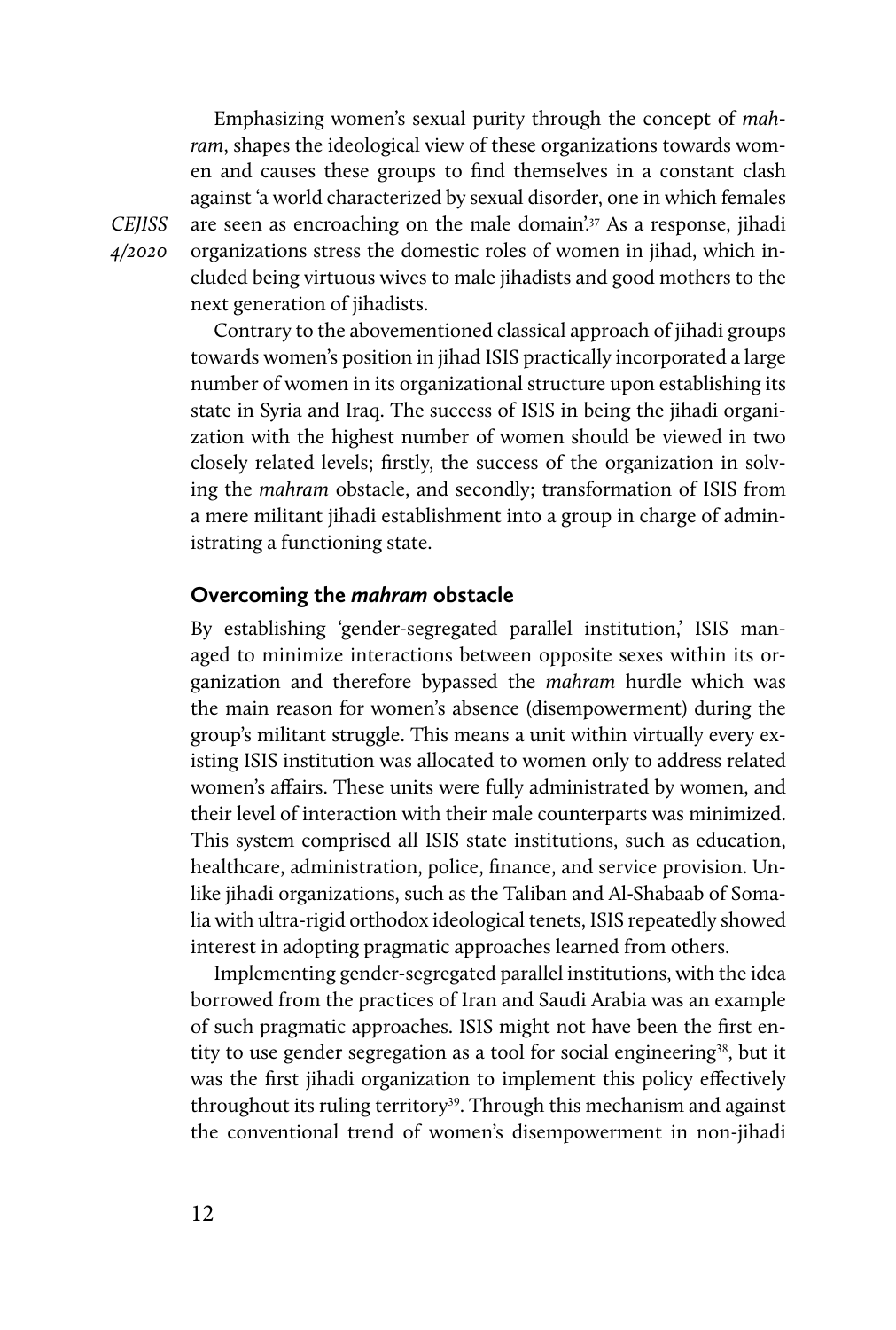organizations, ISIS successfully "empowered" a group of ideologically dedicated women to be a part of its state apparatus.

While recognizing the brutality of ISIS toward women and that the orthodox interpretation of sharia laws is in contrast with conventional definition of women's empowerment, the primary data collected for this paper clearly expounds the existence of a systematic structure of women's incorporation into ISIS for achieving organizational success. The "empowerment" brought about by ISIS was exclusively for Muslim women who were marginalized for their orthodox religious and ideological beliefs in secular Western or Arab societies. ISIS "empowered" this exclusive group of women by providing them a platform to perform their social duties (including working in different civil and military sectors), while adhering to their strict interpretation of religion. This means women of religious minorities and those Muslim women with different interpretations of Islam who were living within ISIS territories were severely discriminated and marginalized by the organization.

Primary data collected through fieldwork in Iraq, the ISIS-controlled Syrian borders in southern regions of Turkey, and Lebanon reflect the effectiveness of ISIS in reconciling its ultra-conservative Islamic narrative of women, with the organization's incorporation of the same through establishing gender-segregated parallel institutions. ISIS defectors, and Iraqi and Syrian refugees interviewed for this research as well as conversations with Iraqi and Turkish security and military officials, confirmed the existence and functioning of these institutions across ISIS's territories.

# **Women of the ISIS state**

In studying ISIS, it is important to note that unlike Al-Qaeda, the organization should not be treated as only a militant organization. ISIS has morphed into a state builder which made its structure and ultimately its view over women's incorporation different from other jihadi groups. ISIS claimed to have a stark vision for founding a state (caliphate), tracking the classical structure of the caliphates during the golden age of Islam ( $8<sup>th</sup>$  century to  $13<sup>th</sup>$  century). ISIS envisaged a state as a unified, transnational government ruling over the entire Muslim community by imposing its strict interpretation of sharia law<sup>40</sup>.

Within its controlling territory, ISIS implemented a detailed hierarchical structure of governance by using gender segregated parallel

*State Building Jihadism: Gender and "Empowerment"*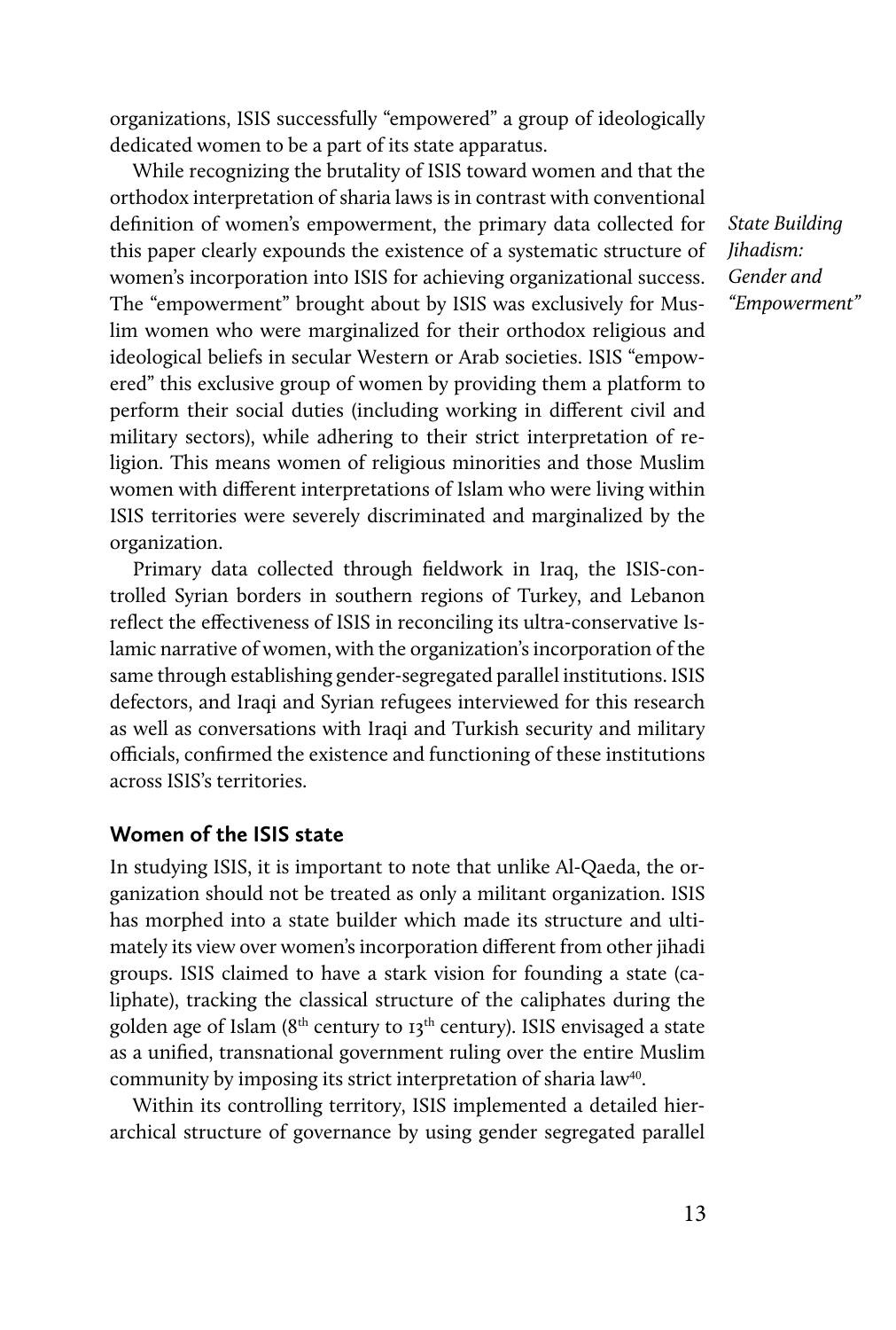institutions, which encompassed several councils including military, healthcare, education, defence, intelligence, and judiciary. ISIS's incorporation of women was operationalized through this framework. Some of the main roles assigned to women by ISIS through its gender-segregated parallel institutions were as follows:

*CEJISS 4/2020* 

# *Military forces*

There are confirmed reports that ISIS had established a battalion consisting of female suicide bombers in Syria by mid-2015 (RBSS, 2015). Maha, a 25-year-old former resident of Raqqa who fled to the Turkish city of Gaziantep in early 2016, explained;

> I was approached by an unknown woman in a female gathering in Raqqa and was asked if I would like to sacrifice my life in the path of Allah. I was told by the woman that I can join a group of martyrdom seeking women who would like to defend the caliphate against the crusaders and the infidels. The woman told me that I will be trained to fire rifles and even how to use explosive jackets<sup>41</sup>.

On 7 July 2016, ISIS officially claimed its first suicide attack conducted by one of its female members. Three ISIS members (including a woman) conducted a series of suicide attacks against Sayyid Mohammed mosque (a Shi'a holy shrine) in the city of Balad, 80 kilometres north of Baghdad, Iraq. The attacks killed 35 civilians and left 60 others seriously injured. In an official announcement by ISIS which was published in its news agency Al-Amaq, the group accepted the responsibility for the attacks and identified the female suicide bomber as Um Ja'ada<sup>42</sup>.

It was also confirmed that ISIS was increasingly using its female members for fighting enemies in Libya, Kenya and European countries. In February 2016, seven ISIS female operatives were arrested by the Libyan officials in the western city of Sabratha in the Zawiya District of Libya. In the same attack, three more ISIS female fighters were killed. Some of these women were fighting alongside their male jihadist counterparts in the battle field<sup>43</sup>.

#### *Police force*

Soon after declaring its caliphate in 2014, ISIS affirmed the establishment of *hisbah* (sharia police force)<sup>44</sup>, a female-only police squad that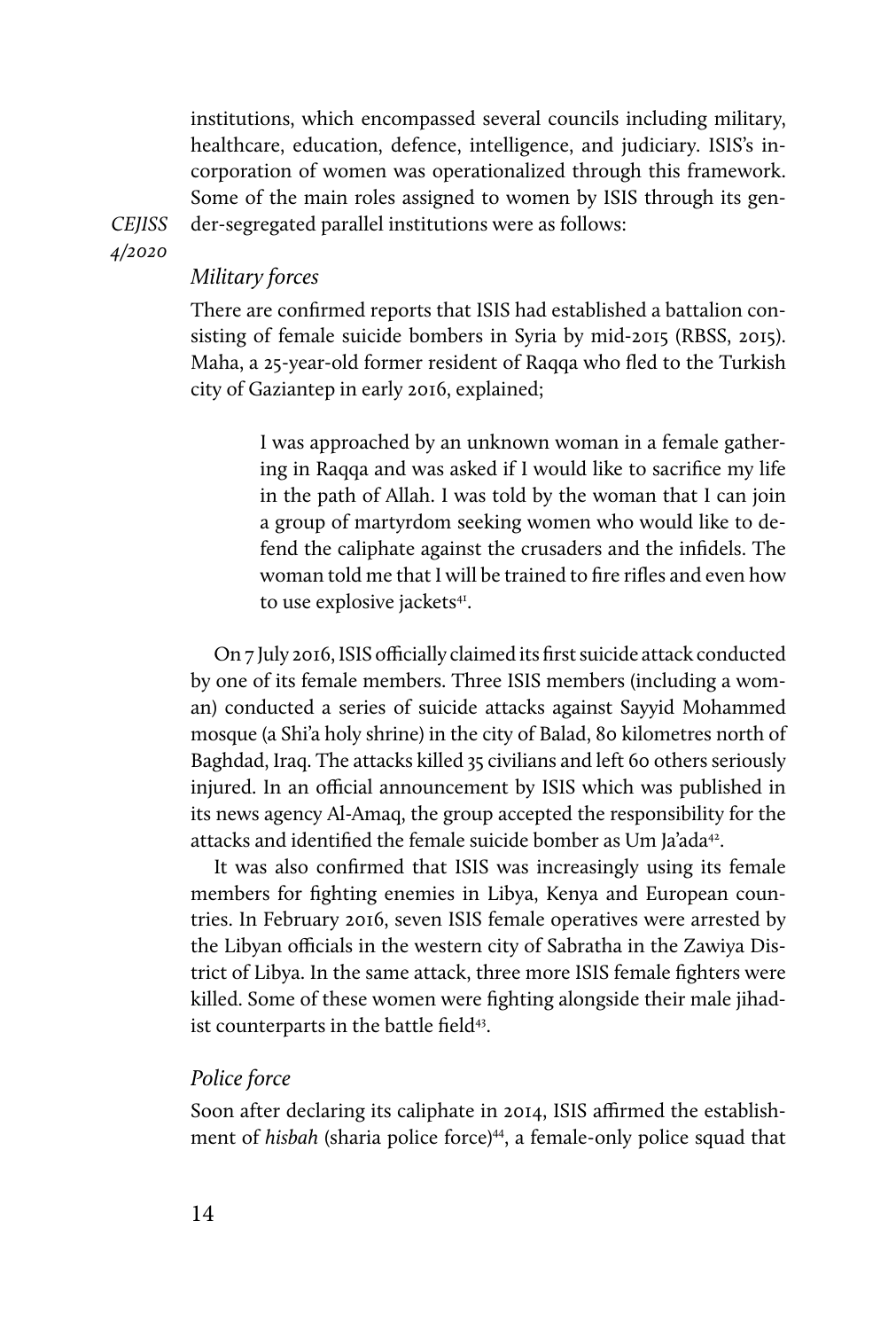supervised ISIS territory for proper implementation of the organization's strict interpretation of sharia law for women, especially their dress code<sup>45</sup>. It is difficult to estimate the exact number of women in this force due to the secretive structure of it and also limitations in accessing their members. However, General Mahdi Younis of Iraqi Peshmerga forces in northern Iraq told the author in an interview that about a thousand women were recruited by ISIS sharia police force throughout its territories<sup>46</sup>.

*Hamoon Khelghat-Doost*

The ISIS defectors and the Syrian and Iraqi refugees I interviewed during my field work in Iraq, Turkey and Lebanon explained that *hisbah* forces functioned in all major towns throughout ISIS territories in Syria and Iraq. The interviewees told the author that they witnessed women armed with AK-47s, covered in black robes patrolling the streets of Raqqa, Mosul, Fallujah, Manbij, Tell Abyed, Tell Afar and Jarablus either in cars or on feet. ISIS female police force operated under the Security Council of ISIS, which was in command of the internal policing.

Mohammad a 58-year-old Syrian refugee who was living in the southern city of Gaziantep in Turkey shared his personal encounter with ISIS *hisbah* in the Syrian city of Tell Abyed.

> I was walking with my wife on the street for shopping groceries. Along the way, we have come across a group of 10 to 15 people who were gathered around a couple. We heard that a female *hisbah* force who was carrying a gun was speaking loud to the couple. She was shouting that the woman has not observed the dress code and that she has to come with her to the police station. The woman's husband was begging the woman to let her wife go. The ISIS woman had a clear North African accent of Arabic. As the population around the couple was mounting, a group of ISIS male police force showed up in a car to help their female colleagues. I told my wife to hurry up and stay away from the crowd. I do not know what happened to the couple<sup>47</sup>.

Mahmoud a 46-years-old ex-ISIS member and former resident of Raqqa and currently a refugee in Gaziantep in south of Turkey also noted that

> Female *hisbah* members have a separate facility for their own in the city. This is to prevent them from mixing with us [their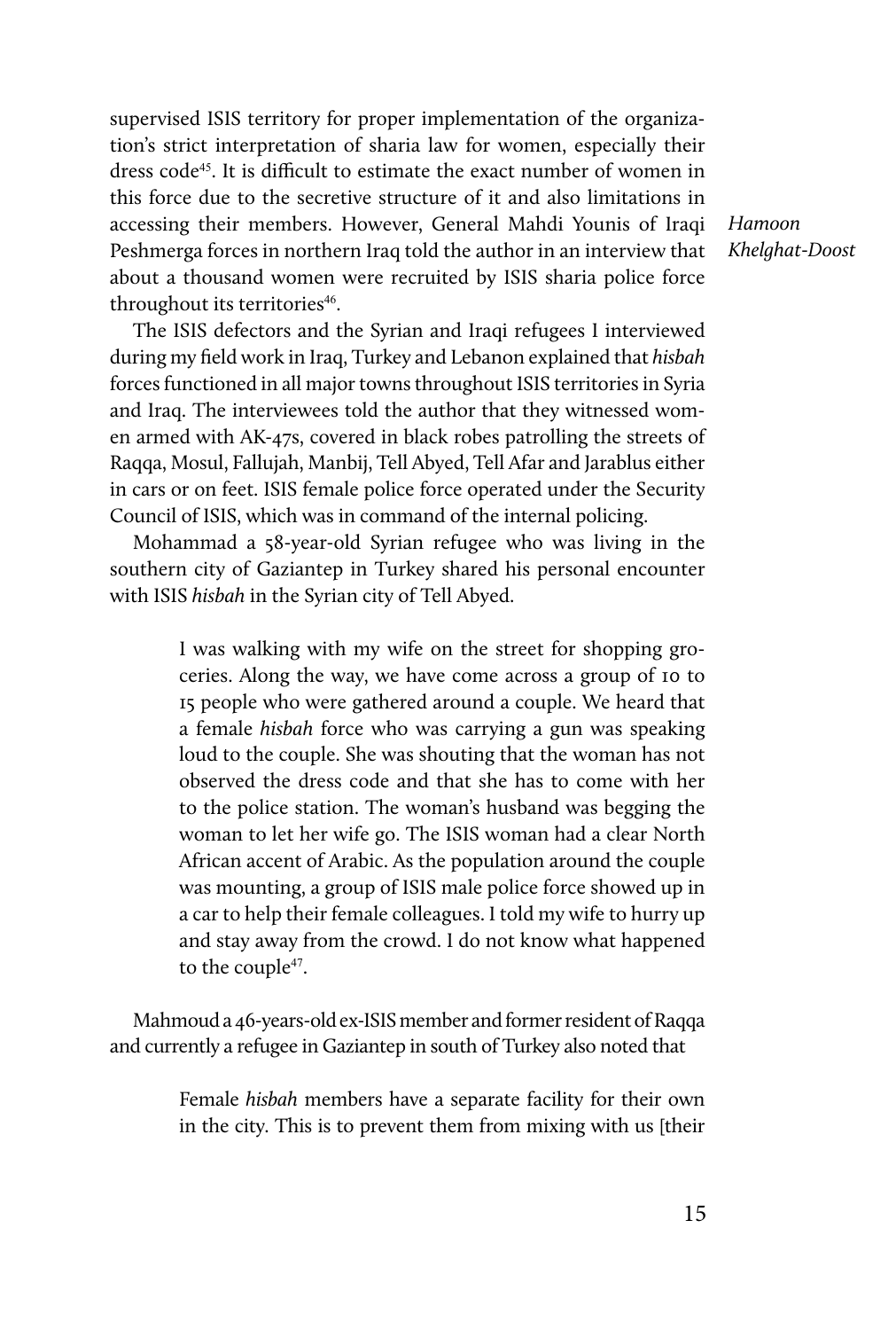male jihadi counterparts]. *Hisbah* members take the women who have broken the sharia law to this facility in Raqqa. Women who wear tight *abaya* [long black dress], not being accompanied by a male family member in public, smoke cigarettes, drink and eat publicly during the fasting month, commit adultery, commit acts of homosexual nature or wearing bright nail polish will be arrested by the force and will be taken to its facilities<sup>48</sup>.

For ISIS to expand its ideological control over all its society members, the group incorporated a large number of women as police force through its mechanism of gender-segregated parallel institutions. This allowed ISIS to increase its degree of control over its entire population.

# *Teachers and educators*

The education system and its affiliated institutes, including schools and universities, were crucial to ISIS as they were the perfect means for shaping the hearts and minds of the next generation of devoted jihadists<sup>49</sup>. Hence, ISIS set its educational goal to 'decrease ignorance, spread religious sciences, resist corrupt sciences and curricula and replace them with righteous Islamic curricula<sup>'.50</sup>

Despite reports on the closure of girls' schools in ISIS territories, a number of them were still operational under strict restrictions put upon them by ISIS *Diwan al-Ta'aleem* (council of education). Schools were entirely gender segregated and only female teachers were allowed to work in girls' schools. It was compulsory for both female teachers and students to observe the dress code of black robe and full-face veil.

In city of Sanliurfa in southern Turkey, I also met Ayisha (30 years old), a former teacher and a mother of two children who fled Deir ez-Zor in Syria in 2015. She explained to me that

> After the gender segregating of schools, only female teachers, principal and, cleaners were administrating the elementary school I was working in. A thick curtain was set up behind the main gate of the school and only women could enter the school. I have personally seen a number of ISIS female police forces checking the school regularly to assure the school pupils' and staff's adherence to sharia laws especially in terms of dressing. This made many citizens of the city to refuse sending their kids to schools<sup>51</sup>.

*CEJISS 4/2020*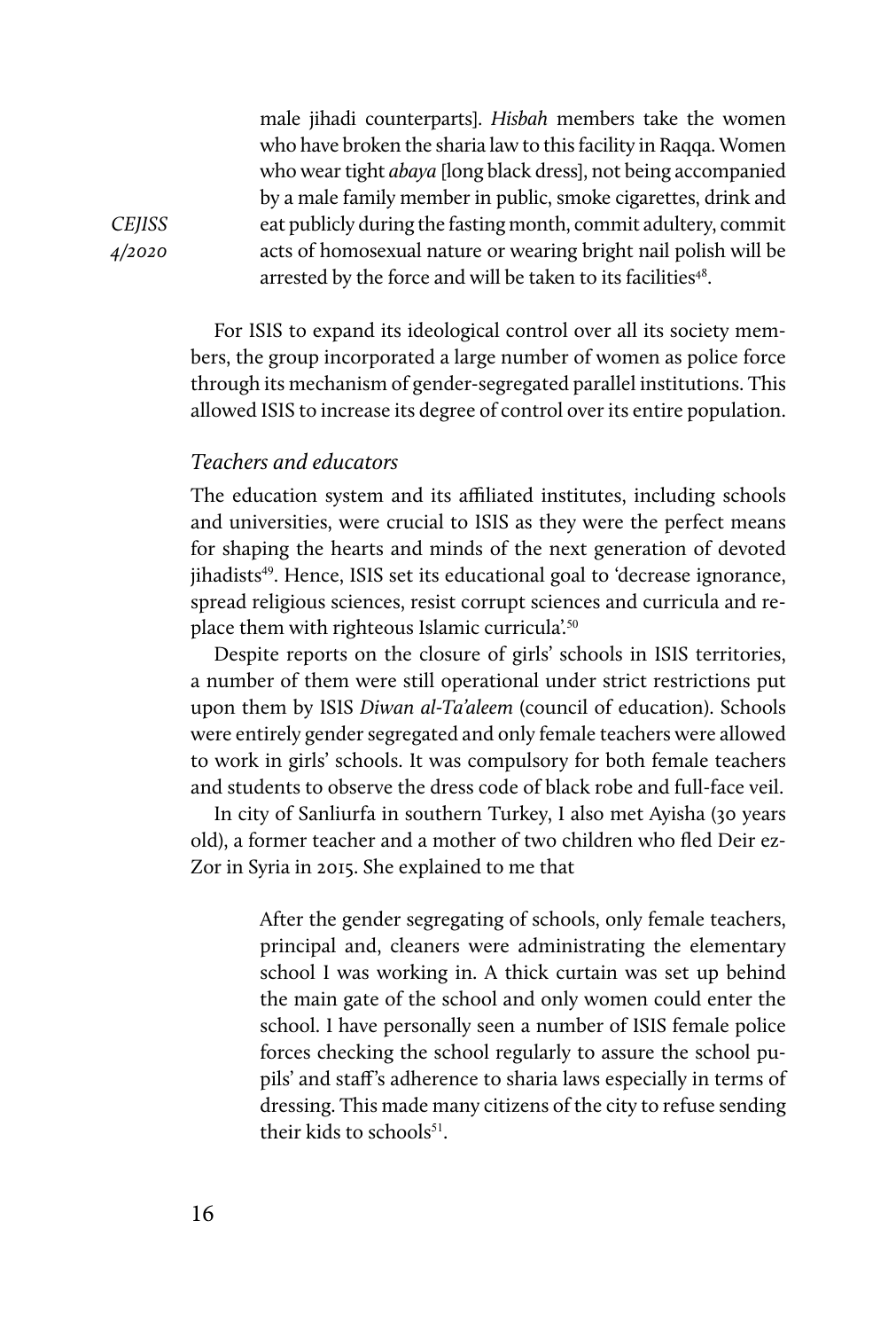While conducting fieldwork in Erbil in northern Iraq, I also had the opportunity of meeting Sharifah (originally from Mosul) whom her relatives and friends were still living in Mosul under the ISIS rule. Through Sharifah, I was connected by phone to one of her friends, Jamilah (32 years old), in then ISIS-controlled city of Mosul. Jamilah explained her experience of dealing with ISIS education system.

*State Building Jihadism: Gender and "Empowerment"*

At the early stages of ISIS taking control of Mosul, many female teachers who were working at schools left their jobs as they were not satisfied with the Islamic State's ideological approach towards education. However, the caliphate forcefully called all female teachers to return to their schools under the new rules and regulations. Female teachers receive some minimal salaries directly from ISIS and they are threatened that upon leaving their jobs, their properties will be confiscated $52$ .

Apart from the elementary and secondary schools, ISIS established its first female finishing school, Al-Zawra for adult women. According to the mission statement of the school, it provided training for women 'interested in explosive belt and suicide bombing more than a white dress or a castle or clothing or furniture'.53 The institute provided a wide range of courses including 'domestic work such as sewing and cooking, medical first aid, Islam and Sharia law, weaponry, training in social media and computer programs for editing and design.<sup>54</sup> Knowing the importance of women as the mothers of future jihadists, ISIS established a functioning system of ideological education for its female population based on gender segregation.

# *Doctors and nurses*

As ISIS has morphed beyond a plain militant organization towards founding its caliphate, providing public goods for its inhabitants while observing its strict interpretation of sharia law has become more important. The healthcare sector was one of those vital services which ISIS paid exceptional attention to. In early 2015, ISIS announced its Islamic State Healthcare System (ISHS) which was replicated from the UK National Healthcare System (NHS). In a YouTube video published by ISIS, an Indian doctor named Abu Muqatil al-Hindi, explains that 'there are doctors from Russia, Tunisia, Sri Lanka and Australia, and that women are treated by female physicians'.55 The same pattern of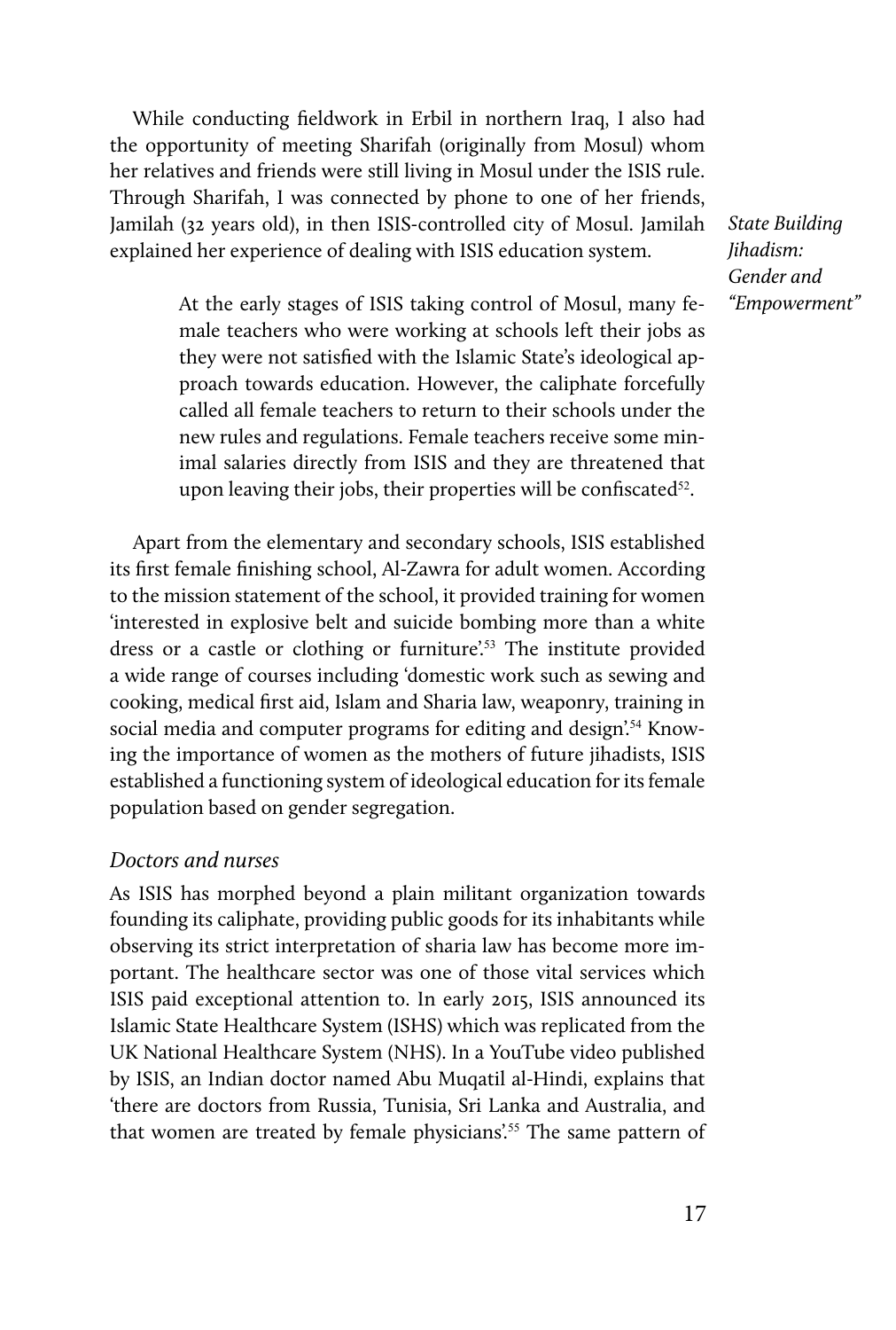gender segregation in other ISIS institutions was applied to the organization's healthcare system (ISHS) as well. Female patients were only permitted to be visited and treated by female doctors and nursed in 'Women Only' sections of hospitals within ISIS territory.

*CEJISS 4/2020* 

During my visit to Debaga refugee camp close to the city of Makhmur in Iraq, I met Kolthum, a 42-year-old female general physician who has fled the ISIS controlled city of Mosul with her husband and four children. She told me

> A section within Mosul general hospital is allocated to female patients to visit female doctors and nurses. ISIS threatened us [those female doctors who refused to return to their works in the hospital] with confiscation of our properties. The range of services offered by us [female doctors and nurses] was also more limited than those offered to men as the number of us [female doctors and nurses] were fewer than those of men<sup>56</sup>.

Adilah a 30-year-old female nurse from Raqqa whom I met in Istanbul in April 2016, also emphasized

> Despite female doctors being able to continue working in Raqqa general hospital, ISIS officials were extremely strict about implementing sharia law at medical centres. While I was a nurse at hospital, I was really afraid of even touching 5 or 6-year-old sick boys for medical check-up as I was not allowed to treat men<sup>57</sup>.

As an organization in charge of governing a society, ISIS quickly realized the importance of providing services for the entire population they rule. This included women as half of the populace as well. By segregating health centres, ISIS managed to provide the basic health services for women without jeopardizing its strict *salafi* ideological commitments.

# *Housing and sheltering officers*

ISIS offered free accommodation, utilities, and services for its members. In terms of their female recruits, there were women in charge of these arrangements. According to Sana a 39-year-old Syrian ex-ISIS female member whom I met in the Turkish city of Kilis,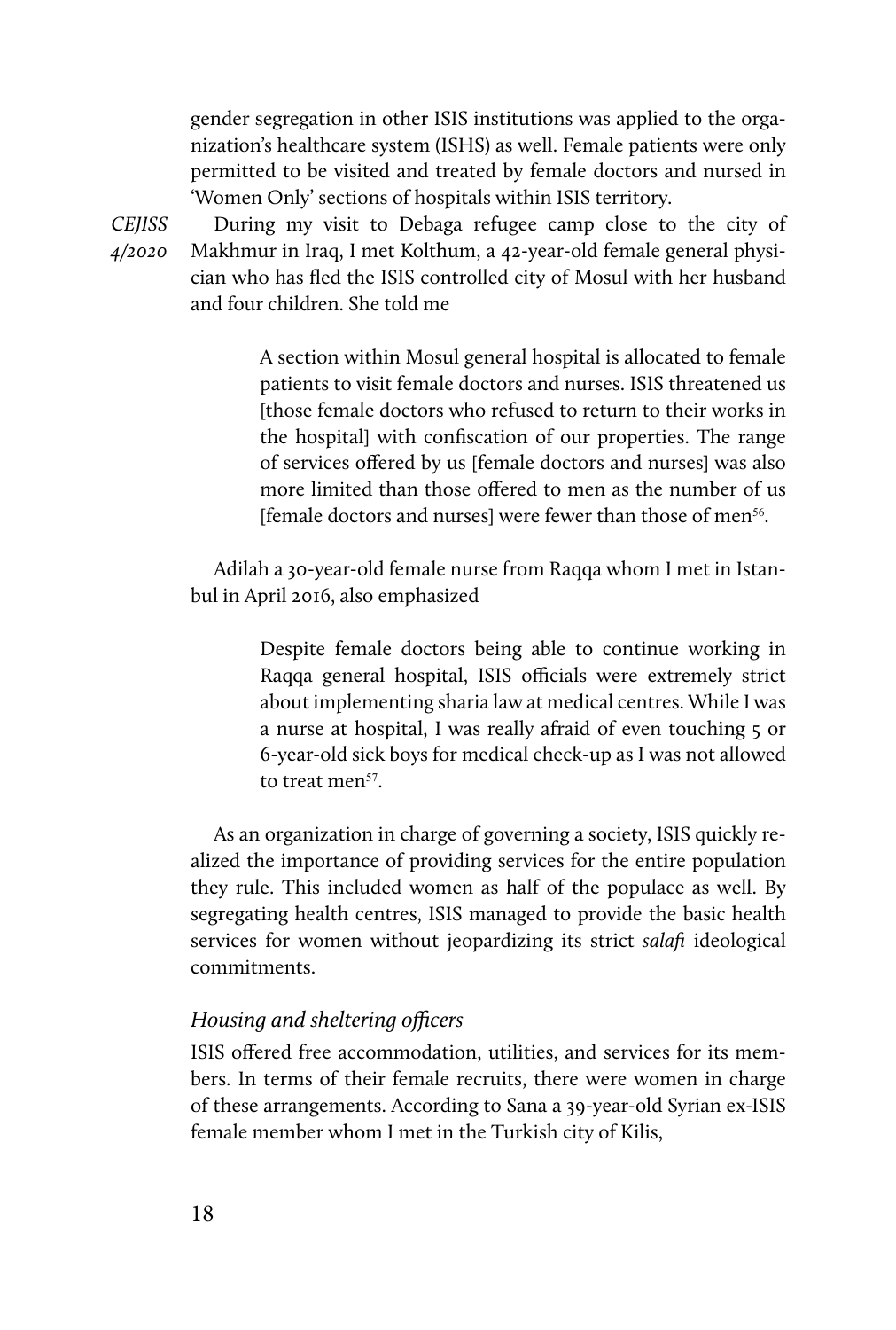Women who arrive in Syria or Iraq from abroad were being sent to ISIS owned houses called *maqars*. It is important to note that *maqars* were only for single women. Married women with their families would have been accommodated in proper houses by ISIS housing and sheltering officers. In this case since the male member of the family was in charge, they were attended by ISIS male housing and sheltering officers<sup>58</sup>.

*Hamoon Khelghat-Doost*

A 46-year-old female former resident of Mosul who wanted her identity to be protected as she was serving ISIS for a short period of time in 2015 and currently lives in the Debaga refugee camp in northern Iraq explained

> The female housing and sheltering officers were also acting as translators to the newly arrived foreign females and help them overcome the language barrier at their initial weeks in ISIS territories. As translators, they were helping women familiarize themselves with the neighbourhood and assisting them understand caliphate's official documents and announcements<sup>59</sup>.

These female officers were also in charge of controlling the mobility of women during their stay in *maqars*. Based on ISIS strict regulations, women's mobility in towns was limited and the officers were those ensuring these regulations to be observed by the newcomers. Contacts with local Syrian or Iraqi residents of the cities should have been arranged by the officers and it was very minimal at this stage. However, after leaving *maqars*, these women had more freedom to interact with locals in the cities they were assigned to live in. Several female housing and sheltering officers were also closely cooperating with ISIS authorities as matchmakers. Naqibah, a 34-year-old ex-ISIS female member from Raqqa noted that female housing and shelter officers were very much involved in introducing single women to male jihadists and vice-versa. They introduced the women to male jihadi candidates under the surveillance of the ISIS Marriage Affairs Department<sup>60</sup>.

The job description of female ISIS housing and sheltering officers went beyond mere accommodating the newcomer women in their new houses. They have been used as agents of social engineering by ISIS to allocate the newcomer women in their new social positions within the ISIS-run society.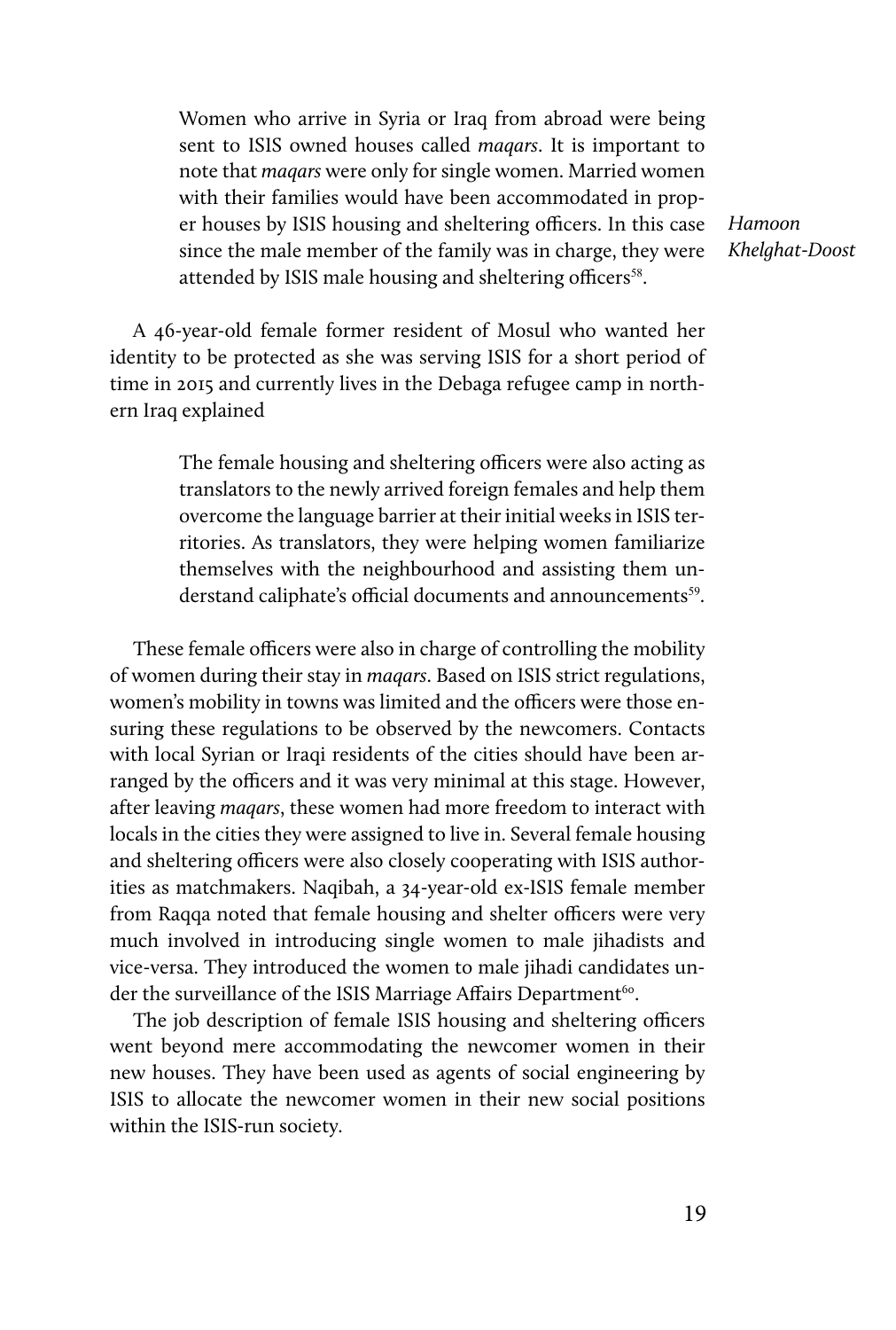# *Tax collectors*

Generating income was key to survival for groups such as ISIS. At its peak in 2014 and early 2015, ISIS was crowned as the richest terrorist group with the annual net income of 2 billion US dollars<sup>61</sup>. The Syrian and Iraqi oil fields were the main sources of income for the group in those years generating millions of dollars per month. Losing its territories and therefore some of its most important oil fields, the group started to diversify its sources of revenue to counter its financial crisis. Taxation has been one of the important sources of income for ISIS since its establishment in 2014 , however, upon losing its oil and gas revenues, the group intensified the use of tax money to overcome the crisis. By the end of 2016, taxation was making up to 50 percent of ISIS total revenue<sup>62</sup>.

While news and reports coming out of ISIS territories were clearly verifying the existence of the tax authority, no mentioning of women's duty in the authority has been reported so far. However, upon the process of data collection along Syrian borders in southern Turkey, I have come across a couple of Syrian refugees who admitted the existence of a small group of female tax collectors within ISIS authority. Rashid, a 29-year-old who was a shopkeeper in Raqqa and now living in Kilis in south Turkey indicated that

> As a result of the international pressure on ISIS and as the aftermath of losing its oil revenue, jihadists have intensified their efforts in generating tax revenues. This would make women of no exception. Upon visiting the ISIS tax authority in Raqqa to pay my business tax, I noticed a room with closed door which was assigned by the group for women to pay their taxes. The process of tax collection was run by ISIS female tax collectors<sup>63</sup>.

Although ISIS was crowned as the richest terrorist organization of its time, near the end of its caliphate the organization was facing severe financial crisis. For this reason, and through its gender-segregated parallel institution, the organization started to exploit all the financial resources possible including those of women. For this reason, female tax collectors were recruited to maximize the organization's access to the scarce financial resources.

*CEJISS 4/2020*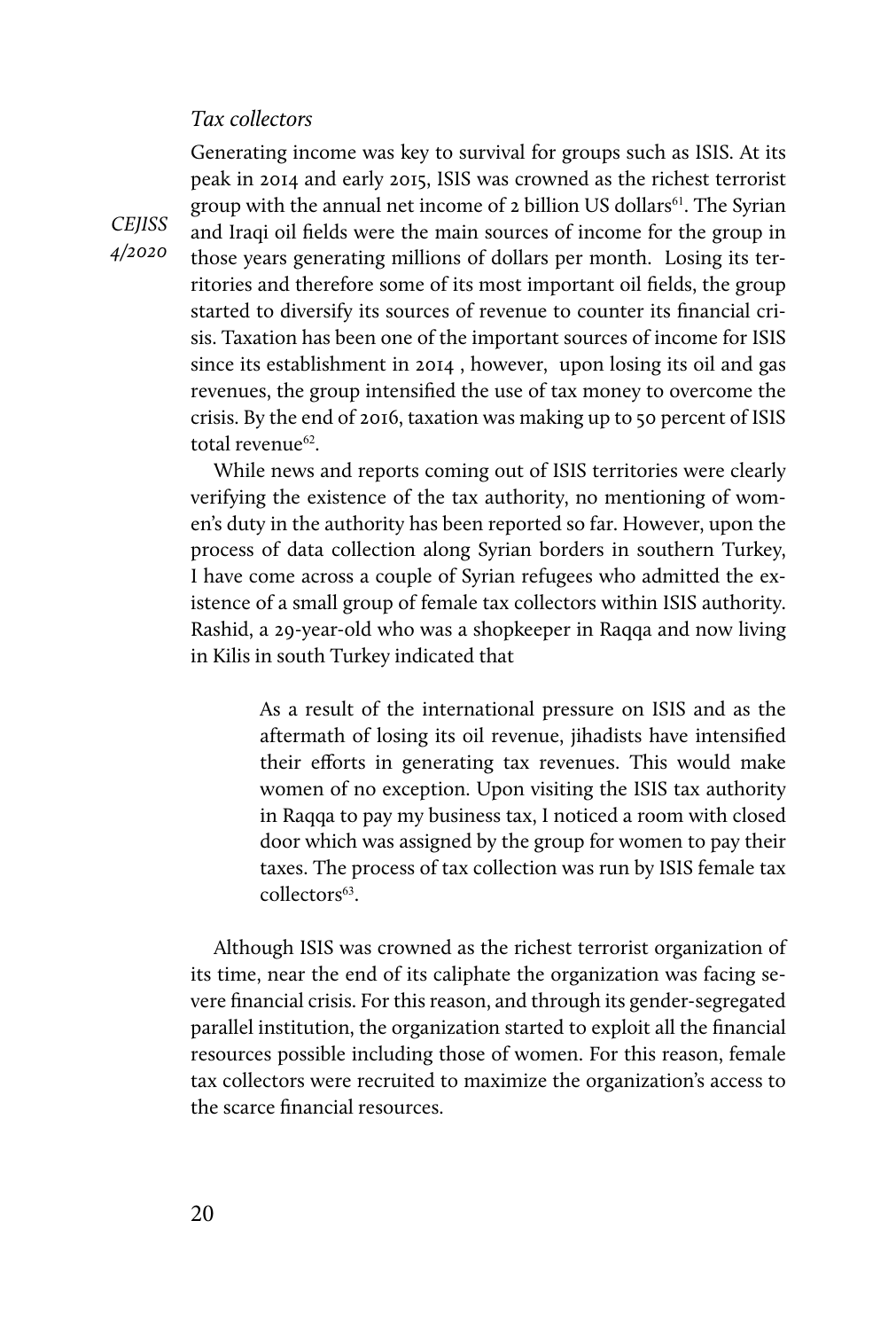## *Hijrah*

Women also contributed positively to the legitimacy of ISIS by making *hijrah* (migration) to its territory. Establishing a global caliphate for all Muslims (men and women) around the world regardless of their race, nationality and colour is on its own a form of what is called *Da'wa*  (global invitation for all Muslims) in Islamic jurisprudence. This invitation encouraged Muslim men and women around the world to make *hijrah* (migration) to the "true" land of Islam and to form the "real" Islamic *ummah* (global community). Within this framework, thousands of women from all around the world migrated to the ISIS controlled territories in Syria and Iraq. In absence of conventional tools of providing legitimacy such as suffrage, women's participation in *Hijrah* in general was playing a vital role in providing ISIS with the legitimacy it needed to rule and run its caliphate.

ISIS claimed that by making *hijrah* to its newly established Islamic state, women who were socially and culturally alienated for their strong Islamist views and practices in western or secular Muslim countries could have found a conducive environment in which they could become active members of society (through gender-segregated parallel institutions) while adhering to their radical interpretation of religion. Noor, a 31-year-old former resident of Raqqa who was an English instructor and currently lives with her family in Gaziantep, southern Turkey, shares her story of encountering a migrant female ISIS member in Raqqa in late 2014,

A French woman who was married to a Moroccan ISIS jihadist moved to our neighbourhood. In one of the rare encounters I had with her, I asked her how come she left a country like France to came and live here? She replied with broken English that as a *Muslimah* [Muslim woman], she feels freer and more respected here. She is free to wear her *niqab* [face veil] with no shame and fear of being harassed by *kuffar* [infidels] like in France<sup>64</sup>.

For these women, Islamic states founded by jihadi groups provide an escape from a society where to be equal citizens; one should abandon her religious duties<sup>65</sup>. The society established by ISIS claimed to provide the opportunity for these women to escape from a society in which being an equal citizen required abandoning the duties of one's religion.

*State Building Jihadism: Gender and "Empowerment"*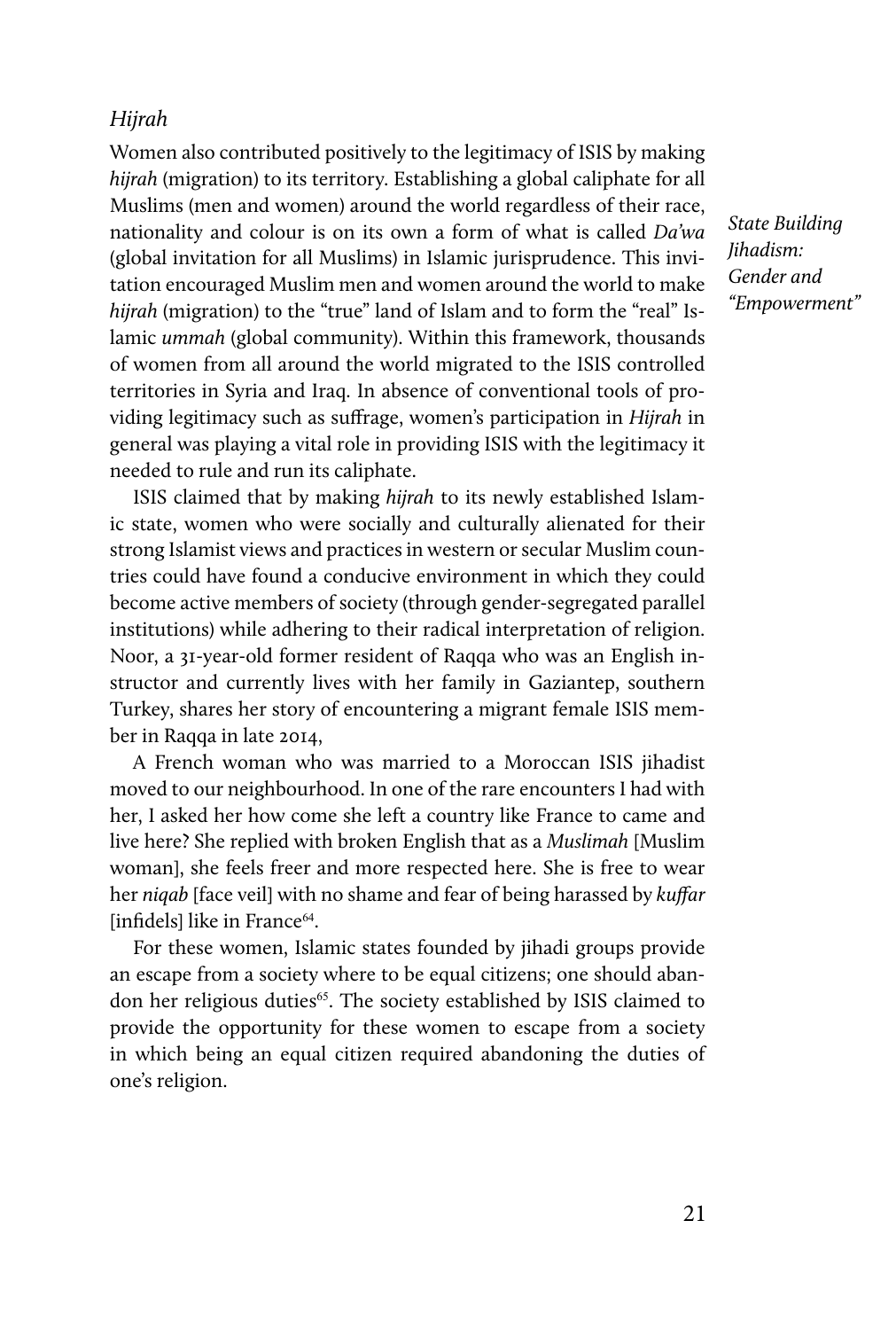# **Conclusion**

The gender hierarchy and position of women within militant organizations throughout their course of armed struggle and after the triumph of these movements has been a topic of intense debates among scholars. Several researchers argue that 'in the midst of conflict and with nationalism at its height, women are empowered as a means of furthering the cause, yet once liberation is achieved, the importance of women and women's issues diminishes'.<sup>66</sup> However, empirical evidence discussed in this article reveals a reverse process among jihadi organizations. Groups such as ISIS were extremely exclusive of women throughout their campaigns and military operations prior to establishing states, however, upon their triumph, these organizations intensified engaging women in various roles and capacities.

ISIS might not be the first jihadi organization to try establishing its full-fledged state, however; it was the most effective and practical in terms of amount of territory and size of population controlled. Despite its brutal approach towards women of both religious and racial minorities, ISIS has challenged the conventional gender hierarchies among jihadi organizations by provided a platform to incorporate a large number of women in various social roles from all around the world. Such mobilization of women was unique in the history of jihadi organizations. The reason for ISIS's success in "empowering" a substantial number of like-minded women (through incorporating them in various social roles) against the restrictive interpretations of the Islamic jurisprudence was rooted in the organization's structure. Unlike groups such as Al-Qaeda, ISIS had a clear vision of governing a society based upon the principles of sharia law in practice.

As a result, ISIS morphed from a mere militant organization like other jihadi groups to a state builder. Along this metamorphosis, ISIS's objectives and therefore organizational structure was transformed as well. While other jihadi organizations seek to dismiss western troops from Muslim lands, and to topple down western supported local governments with vague plans for the morning after, ISIS had set its objective to revitalize its own interpretation of the Islamic tradition of caliphate. For that reason, ISIS's strategy for "empowering" women through incorporating them in large amounts was geared towards addressing the challenges facing a functioning state. These challenges included providing public goods and services, maintaining order and security, and obtaining legitimacy. This is where the differ-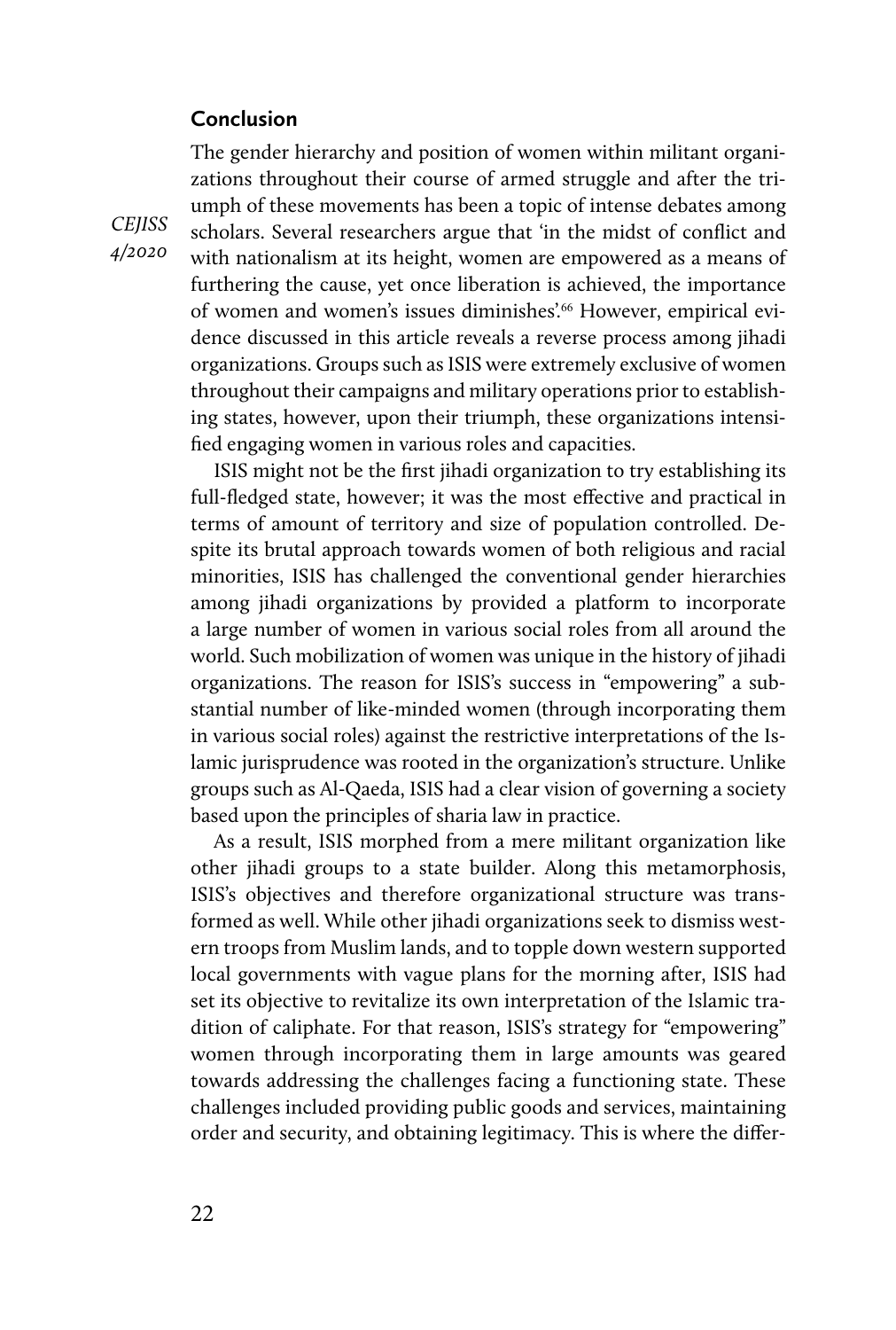ences between groups such as ISIS and nationalist and leftist organizations appear.

To address challenges facing a functioning state, women were incorporated through gender-segregated parallel institutions in a variety of social roles, some of which were discussed in this article. By using these institutions, ISIS has successfully managed to solve the *mahram* issue unlike other jihadi organizations. The *mahram* concept burdens all jihadi organizations for incorporating more women in their ranks. It is almost impossible for jihadi organizations to ensure their female members are accompanied by a male *mahram* in all occasions especially during militant operations. For that reason, most jihadi groups are reluctant about the widespread use of women. This accounts for the lower number of women in these groups in comparison to the nationalist and secular militant groups throughout their course of struggle against enemies.

However, upon triumph and establishing the state, while nationalist or secular movements dismiss or marginalize their female members, a jihadi group like ISIS challenged the conventional gender hierarchies of jihadi organizations and intensified its utilization of women to address the challenges of administrating a state. In studying the gender hierarchy within jihadi organizations such as ISIS, it is important to note that the "empowerment" brought about by ISIS was exclusive to a very special population of women. Groups such as ISIS target Muslim women who feel socially and culturally marginalized in their societies because of their ultra-conservative lifestyles. Islamic states founded by jihadi groups such as ISIS claimed to provide an escape from societies where to be equal citizens, one should have abandoned her religious duties.

ISIS's triumph in incorporating large numbers of women was due to the ability of ISIS in providing a conducive environment for women's integration by solving the *mahram* burden through gender-segregated parallel institutions. By this mechanism, ISIS claimed to provide the platform needed for "repressed" Muslim women around the world to be "empowered" and to play a more active role in the creation of a new generation of believers, and a state in which practicing their extremist ideological commitments are recognized and protected unlike their countries of origin where they migrated to the ISIS territories from. Gender segregation provided the ideological justification for many faithful women to ISIS' ideology to participate more actively in

*Hamoon Khelghat-Doost*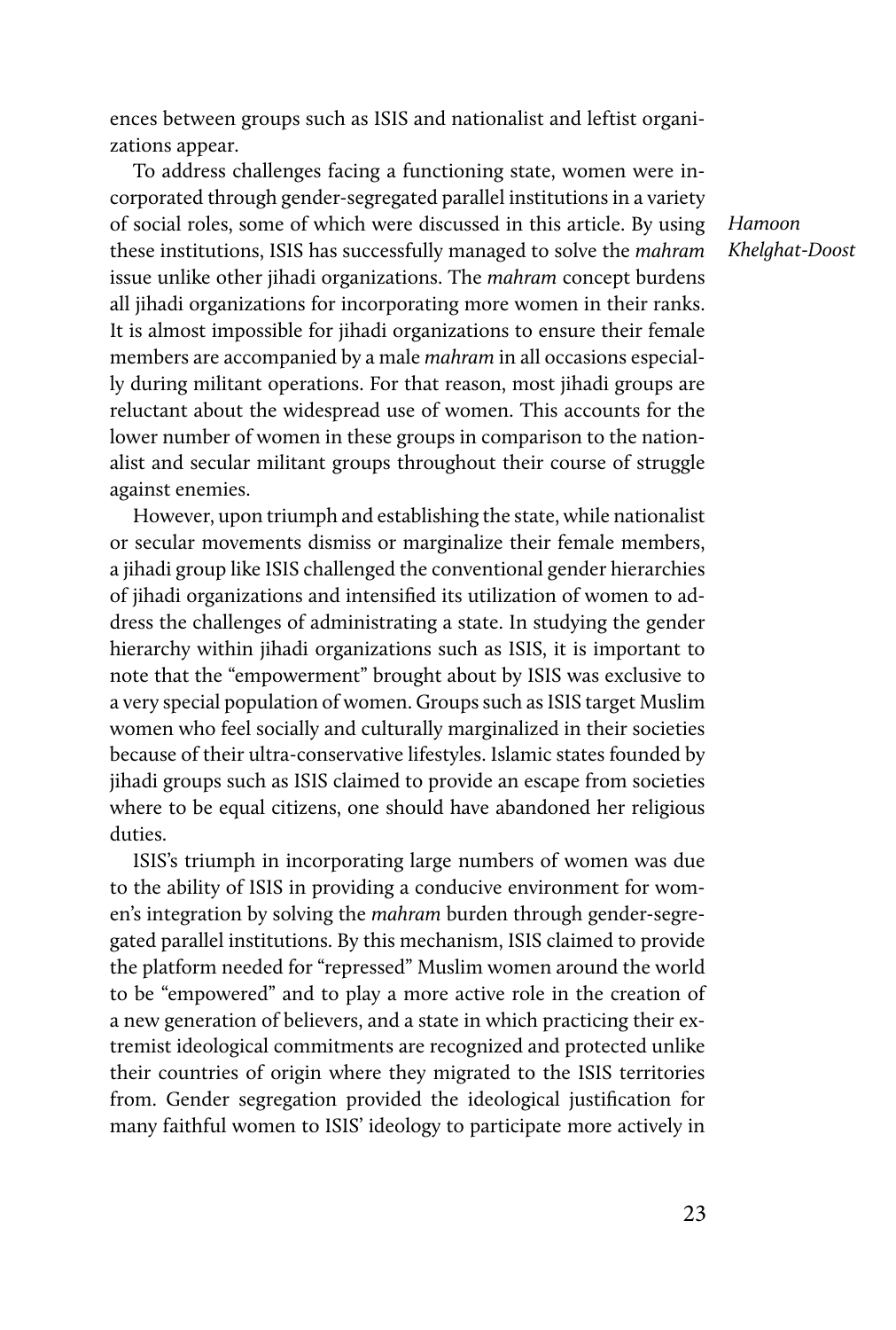social affairs against the established gender hierarchies among other jihadi organizations.

ς.

#### *CEJISS*

*4/2020*  HAMOON KHELGHAT-DOOST is an Assistant Professor of Political Science in the Department of Political Science and International Relations at Üsküdar University and may be reached at *hamoon.khelghatdoost@uskudar.edu.tr.*

# **Endnotes**

- 1 Amanda B Diekman, Wind Goodfriend, and Stephanie Goodwin (2004), 'Dynamic Stereotypes of Power: Perceived Change and Stability in Gender Hierarchies.' *Sex Roles* no. 3-4: 201-215.
- 2 Cynthia Fuchs Epstein (2007), 'Great divides: The Cultural, Cognitive, And Social Bases of The Global Subordination of Women.' *American Sociological Review* 72, no. 1: 1-22.
- 3 United Nations (2006), Women and Elections: Guide to Promoting the Participation of Women in Elections. United Nations Department of Publications.
- 4 International Labour Organization (2018). 'Global Employment Trends 2017: Risk of a jobless recovery?' *International Labour Organization*. Available at: http://www.ilo.org/wcmsp5/groups/public/---dgreports/-- dcomm/---publ/documents/publication/wcms\_233953.pdf (accessed 18 January 2019).
- 5 Sarah Elder and Gianni Rosas (2015), 'Global employment trends for youth 2015: Scaling up investments in decent jobs for youth.' *International Labour Organization*.
- 6 David Cook (2005), 'Women Fighting in Jihad?.' *Studies in Conflict & Terrorism* 28, no. 5: 375-384.
- 7 Laura Sjoberg and Caron E. Gentry (2011), (eds.) *Women, Gender, and Terrorism*. University of Georgia Press.
- 8 Anita Peresin, and Alberto Cervone (2015), 'The Western Muhajirat of ISIS.' *Studies in Conflict & Terrorism* 38, no. 7 (2015): 495-509.
- 9 Sean C. Reynolds and Mohammed M. Hafez (2019), 'Social Network Analysis of German Foreign Fighters in Syria and Iraq.' *Terrorism and Political Violence* 31, no. 4: 661-686.
- 10 Richard Barrett, Jack Berger, Lila Ghosh, Daniel Schoenfeld, Mohamed el Shawesh, Patrick M. Skinner, Susan Sim, and Ali Soufan (2015), '*Foreign fighters: An Updated Assessment of the Flow of Foreign Fighters into Syria and Iraq*.' The Soufan Group 4.
- 11 Bahija Jamal (2018), 'Moroccan Counter-terrorism Policy: Case of Moroccan Female Migrants to ISIS.' *International Annals of Criminology* 56, no. 1-2: 145-156.
- 12 John W. Creswell and Cheryl N. Poth (2017), *Qualitative Inquiry and Research Design: Choosing among Five Approaches*. Sage publications, 2017.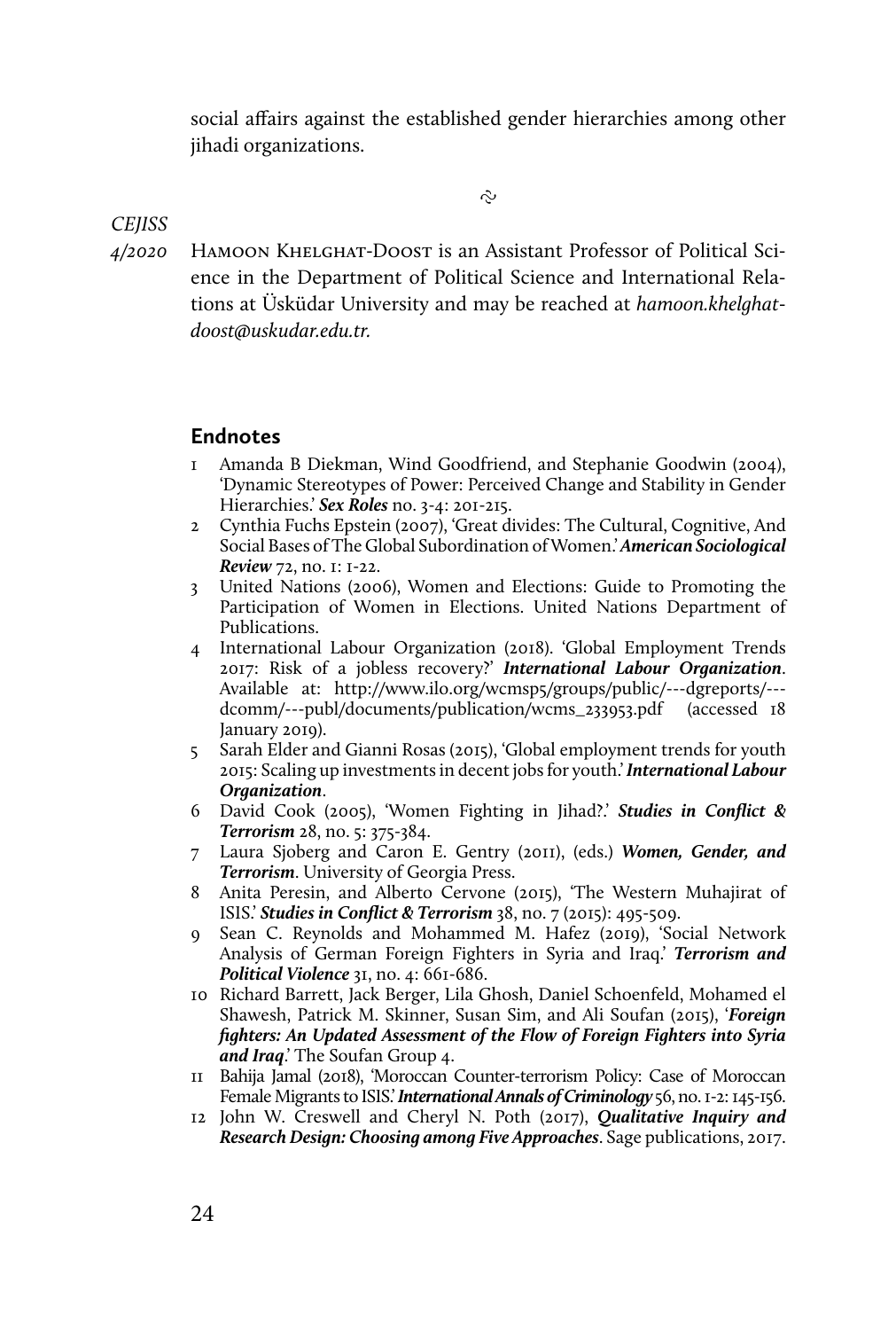- 13 Carolyn Hoyle, Alexandra Bradford, and Ross Frenett (2015), *Becoming Mulan?: Female Western Migrants to ISIS*. Institute for Strategic Dialogue.
- 14 Roel De Bont, Daan Weggemans, Ruud Peters, and Edwin Bakker (2017), 'Life at ISIS: The Roles of Western Men, Women and Children.' *Security and Global Affairs*. 3-17.
- 15 Diana Rodriguez-Franco (2016), 'Internal Wars, Taxation, And State Building.' *American Sociological Review* 81, no. 1: 190-213.
- 16 Paul Staniland (2012), 'States, Insurgents, And Wartime Political Orders.' *Perspectives on Politics* 10, no. 2 (2012): 243-264.
- 17 Michael Mann (2012), *The Sources of Social Power*: Volume 2, The Rise of Classes And Nation-States, 1760-1914. Vol. 2. Cambridge University Press.
- 18 Earl Conteh-Morgan (2004), Collective Political Violence: An Introduction to The Theories and Cases of Violent Conflicts. Psychology Press.
- 19 Sita Ranchod Nilsson and Mary Ann Tetreault (2000), '*Women, States and Nationalism: At Home in The Nation*.' Routledge.
- 20 Renee Just (2016), 'GI Jane: A Comparison of the Legal Framework for Women's Military Service in Israel and the United States.' *Creighton International and Comparative Law Journal,* 8: 165.
- 21 Charles Tilly (2017), War Making and State Making as Organized Crime. In *Collective Violence, Contentious Politics, and Social Change*. Routledge.
- 22 Andrew Scott Duffield (2013), 'When Do Rebels Become State-builders? A Comparative Case Study of Somaliland, Puntland, and South-Central Somalia.' *Bildhaan: An International Journal of Somali Studies* 13: 10.
- 23 Haras Rafik and Nikita Malik (2015), '*Caliphettes: Women and the Appeal of Islamic State*' Quilliam Foundation.
- 24 Karima Omar (2004). "National Symbolism in Constructions of Gender: Transformed Symbols in Post-Conflict States." *Seton Hall Journal of Diplomacy and International Relations,* 5.
- 25 Siniša Malešević (2010). *The Sociology of War and Violence*. Cambridge University Press.
- 26 Kaitlyn Webster, Chong Chen, and Kyle Beardsley (2019), 'Conflict, Peace, and the Evolution of Women's Empowerment.' *International Organization* 73, no. 2: 255-289.
- 27 Paige Whaley Eager (2016), From Freedom Fighters to Terrorists: Women and Political Violence. Routledge, 2016.
- 28 Linda Grant De Pauw (2014), Battle Cries and Lullabies: Women in War from Prehistory to the Present. University of Oklahoma Press.
- 29 De Pauw (2014).
- 30 Norma J Kriger (2003), Guerrilla Veterans in Post-war Zimbabwe: Symbolic and Violent Politics: 1980–1987. Vol. 105. Cambridge University Press.
- 31 Gay W. Seidman (1984), 'Women in Zimbabwe: Post-independence Struggles.' *Feminist Studies* 10, no. 3: 419-440.
- 32 Kaitlyn Webster, Chong Chen, and Kyle Beardsley (2019), 'Conflict, Peace, and the Evolution of Women's Empowerment.' *International Organization* 73, no. 2: 267.
- 33 Nilsson and Tetreault (2000).
- 34 Omar (2004).
- 35 Mia Bloom (2012), *Bombshell: Women and Terrorism*. University of Pennsylvania Press.
- 36 Nelly Lahoud (2014), 'The Neglected Sex: The Jihadis' Exclusion of Women from Jihad.' *Terrorism and Political Violence* 26, no. 5: 780-802.

*State Building Jihadism: Gender and "Empowerment"*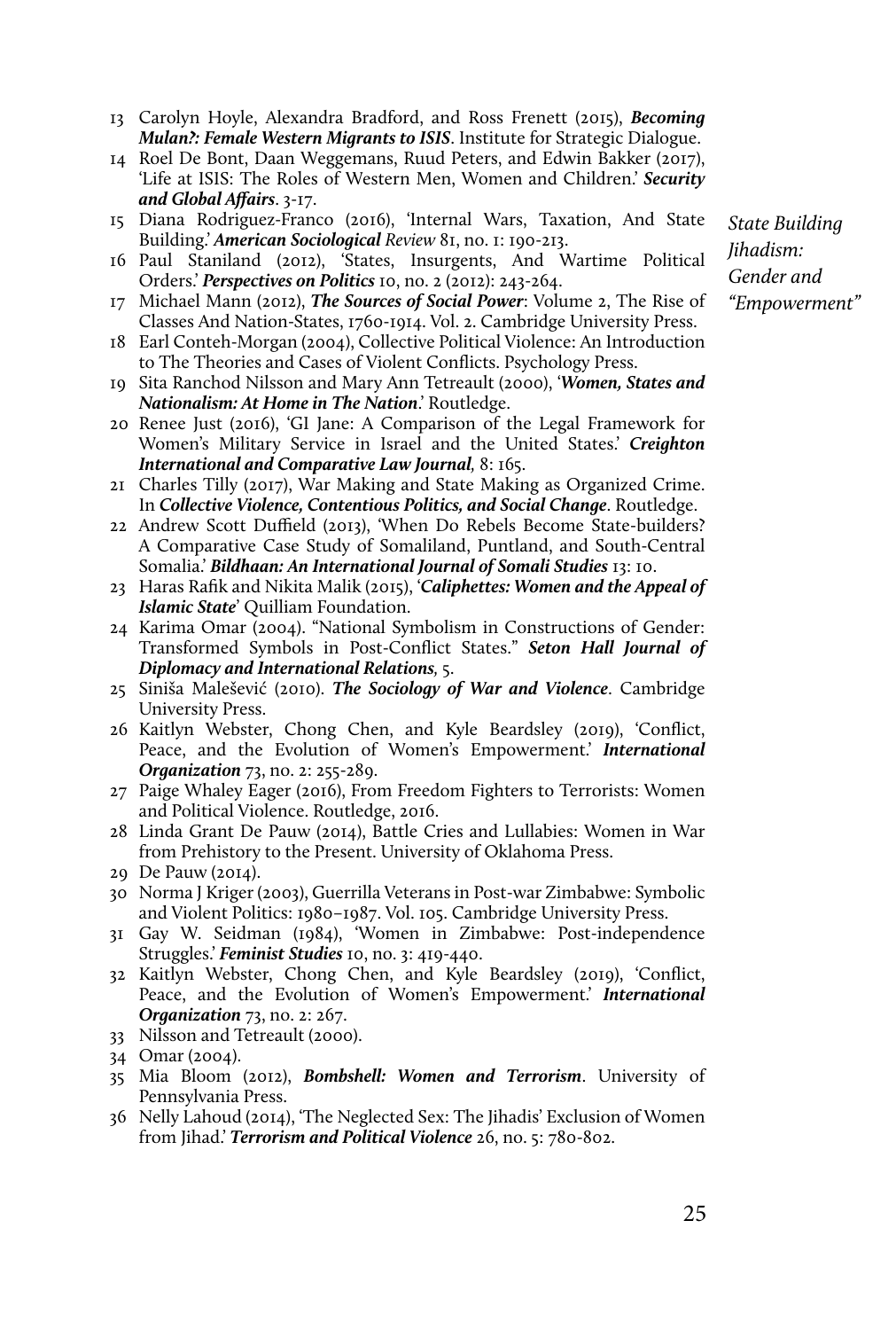- 37 Marieme Helie-Lucus (1999), 'Women, Nationalism, and Religion in the Algerian Liberation Struggle.' In *Rethinking Fanon: The Continuing Dialogue*, Edited by: Gibson, Nigel. Humanity Books.
- 38 "Social engineering is the attempt by legislators to change the operations of institutions or the behaviour of individuals in order to achieve a politically determined goal (See: Baggini, 2006)."

*CEJISS* 

*4/2020* 

- 39 Julian Baggini (2006), 'Briefing: Does Social Engineering Work?' *The Guardian*, 28 August, Available at: https://www.theguardian.com/ society/2006/aug/29/smoking.comment (accessed; 17 September 2018).
- 40 Jay Sekulow (2015), *Rise Of ISIS: A Threat We Can't Ignore*. Simon and Schuster.
- 41 Maha (2016). In Discussion with the Author. 24 May. Gaziantep, Turkey.
- 42 Isabel Hunter (2016), 'At Least 37 People Are Killed as Three ISIS Jihadis Including a Female Suicide Bomber Launch Co-Ordinated Attacks on a Shia Muslim Shrine North of Baghdad,' *Daily Mail*, 8 July, available at: http://www.dailymail.co.uk/news/article-3680041/At-20-people-deadcar-bomb-tears-mausoleum-north-Baghdad.html (accessed: 22 November 2018).
- 43 Russia Today (2016), 'ISIS Using Women in Combat Roles, 3 Dead and 7 Arrested – Libyan Military Leader.' *Russia Today*, 29 February, Available at: https://www.rt.com/news/333991-isis-women-arrested-combat (Accessed: 23 November 2018).
- 44 John Esposito and Abdulaziz Abdulhussein Sachedina (2004), *The Islamic World*. Vol. 3. Oxford University Press.
- 45 Frank Gardner (2015), 'The Crucial Role of Women within Islamic State.' *BBC*, 20 August 20, Available at: http://www.bbc.com/news/world-middleeast-33985441 (Accessed: 20 December 2018).
- 46 Mahdi Yunis (2016), In Discussion with the Author. 12 July. Makhmur, Iraq.
- 47 Mohammad (2016), In Discussion with the Author. 23 May. Gaziantep, Turkey.
- 48 Mahmoud (2016), In Discussion with the Author. 18 June 18. Gaziantep, Turkey.
- 49 Noman Benotman and Nikita Malik (2016), *The Children of Islamic State*. The Quilliam Foundation, 1-100.
- 50 Global Coalition to Protect Education from Attack (2018), *Education Under Attack 2018 – Iraq*, Available at: https://www.refworld.org/ docid/5be9430d4.html (Accessed: 14 September 2018)
- 51 Ayisha (2016), In Discussion with the Author. 25 May. Sanliurfa, Turkey.
- 52 Jamilah (2016), Phone Interview with the Author. 11 July. Mosul, Iraq.
- 53 Haaretz (2014), 'Cooking and Killing: Islamic State Opens Finishing School for Girls,' *Haaretz*. 8 October, Available at: http://www.haaretz.com/ middle-east-news/1.621380 (Accessed: 12September 2018).
- 54 Amanda N. Spencer (2016), 'The Hidden Face of Terrorism: An Analysis of the Women in Islamic State. *Journal of Strategic Security* 9, no. 3 (2016): 74-98.
- 55 Carolyn Ho and Archit Baskaran (2015), 'The Islamic State (Daesh) Healthcare Paradox: A Caliphate in Crisis." *The Journal of Global Health*, Northwestern University.
- 56 Kolthum (2016), In Discussion with the Author. 13 July. Debaga Camp, Makhmur, Iraq.
- 57 Adilah (2016), In Discussion with the Author. 21 May. Kilis, Turkey.
- 58 Sana (2016), In Discussion with the Author. 20 May. Kilis, Turkey.